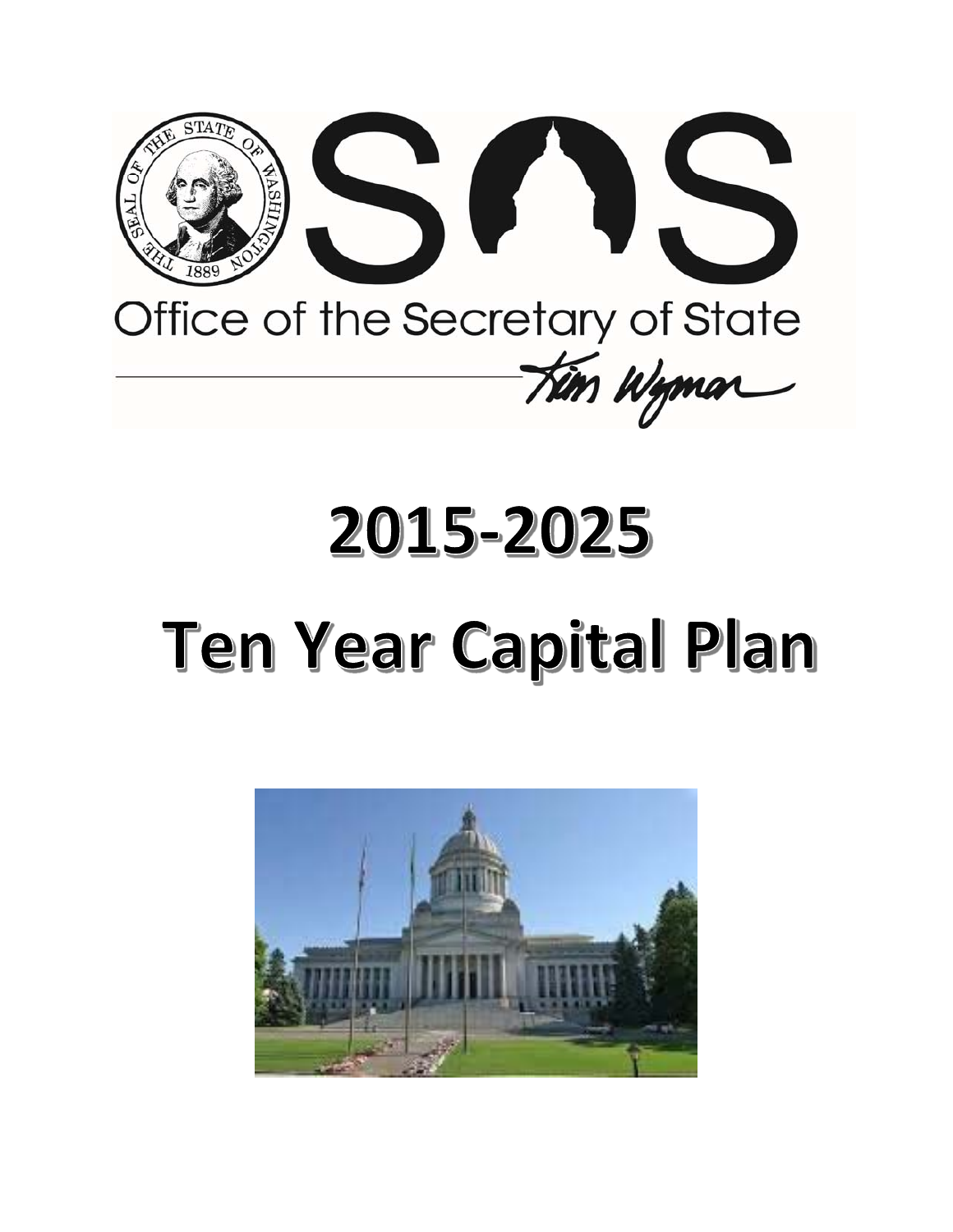

# **2015-2017 CAPITAL BUDGET**

# **September 30, 2014**

# **TAB A**

- o **2015-2025 Ten-Year Plan Summary**
- o **2015-2025 Ten- Year Capital Program Summary CBS Report (CBS001)**
- **TAB B All Preservation Projects** 
	- o **Capital Project Request (CBS002)** 
		- **30000030 Washington Talking Book & Braille Library (WTBBL) HVAC System**
		- **30000031 Roof Replacement: Northwest and Central Branch Archives**
		- **30000032 Archives Security, Energy and Access Upgrades (Minor Works)**
		- **Minor Works Sub-project List** 
			- **30000034 Puget Sound Branch Environmental System Repair and Monitoring**
			- **30000035 Americans with Disabilities Act Compliance**
			- **30000036 Northwest Branch Lighting and Fire/Smoke Upgrades**
			- **30000037 Security and Access Control**
- **TAB C All Programmatic Projects** 
	- o **Capital Project Request (CBS002)** 
		- **30000033 Library-Archives Building predesign and design**
	- o **Cost Estimate Summary (CBS003)**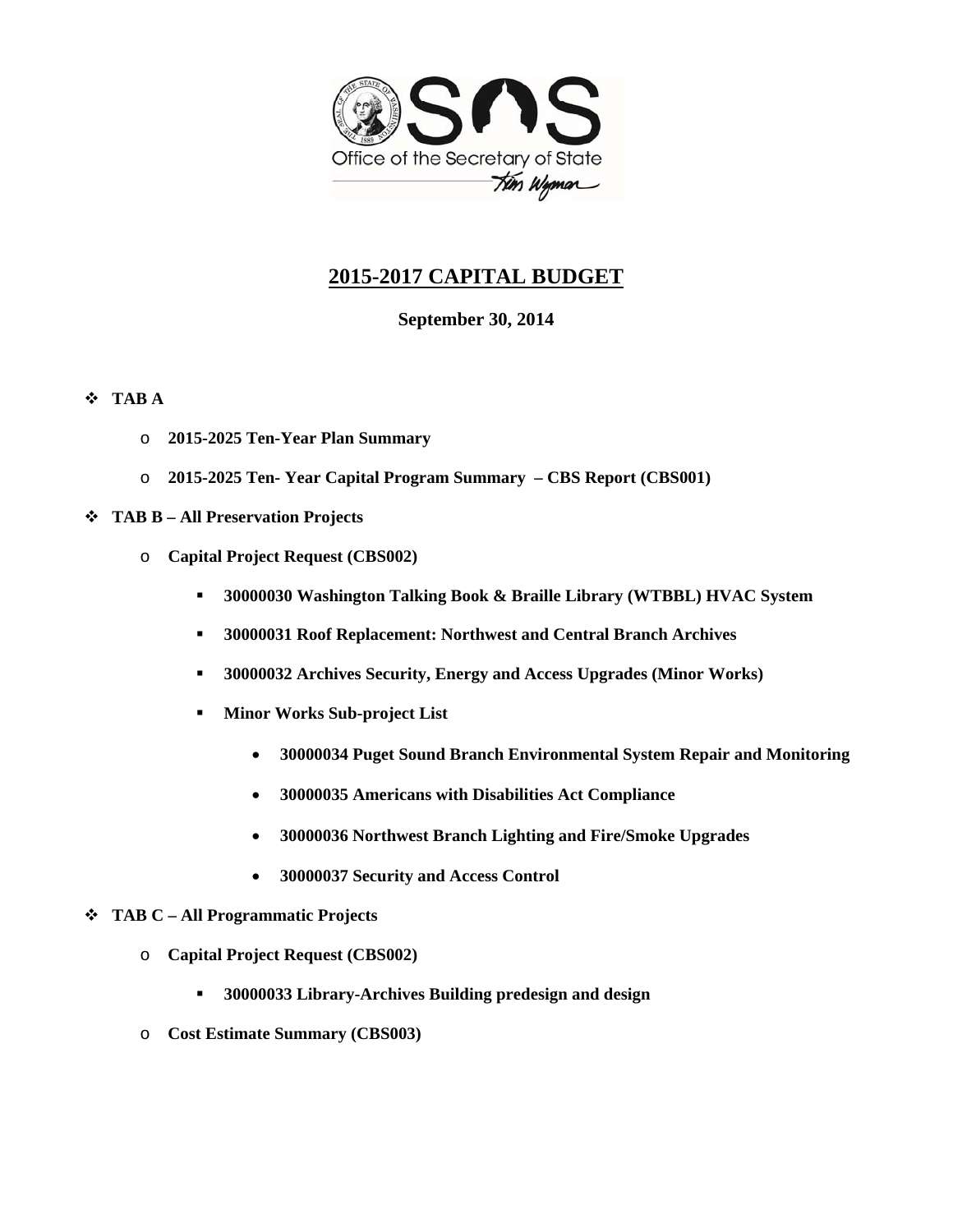

# **TEN YEAR CAPITAL PLAN 2015 – 2025**

September 10, 2014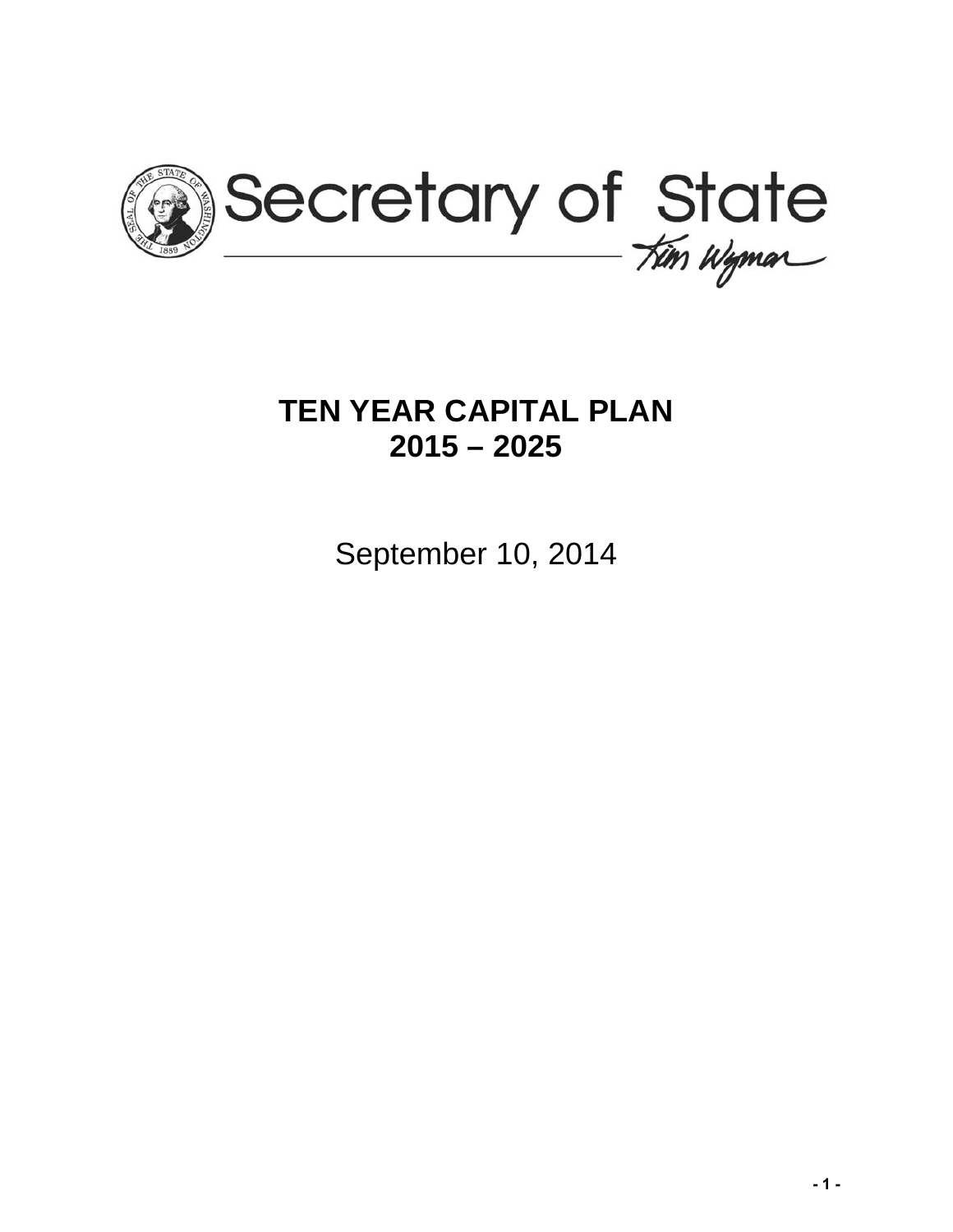# AGENCY STRATEGIC PLAN

The Office of the Secretary of State Mission and Goals for the agency are:

## *Mission:*

The Office of the Secretary of State promotes public trust by:

- Safeguarding vital government records, documents, publications and process
- Preserving the integrity of elections in Washington State
- Providing the business community and public with easy access to information about corporations and charities
- Performing public outreach to improve civic knowledge and participation
- Leveraging technology to improve efficiency and enhance customer service

## *Agency Goal #1*

*Consolidate the Washington State Library and Washington State Archives Olympia facility into a single state-owned facility.* 

## *Agency Goal #2*

Plan for moving the Washington State Elections Division to state owned facilities at the end of their lease in 2020.

# *Agency Goal #3*

Analyze the long-term operations of the Division of Corporations and whether or not their current facilities meet the needs of staff and public.

# *Agency Goal #4*

Develop long-term plans for the WTBBL facility in Seattle as development, facility updates, financial needs, and technology changes impact their daily operations.

# *Agency Goal #5*

Continue to make non-confidential government records and information held by the agency easily retrievable by the general public.

# *Agency Goal #6*

Maintain and update archive facilities located on state University campuses through 2025 in order to maintain their collections and public access.

### ORGANIZATIONAL STRUCTURE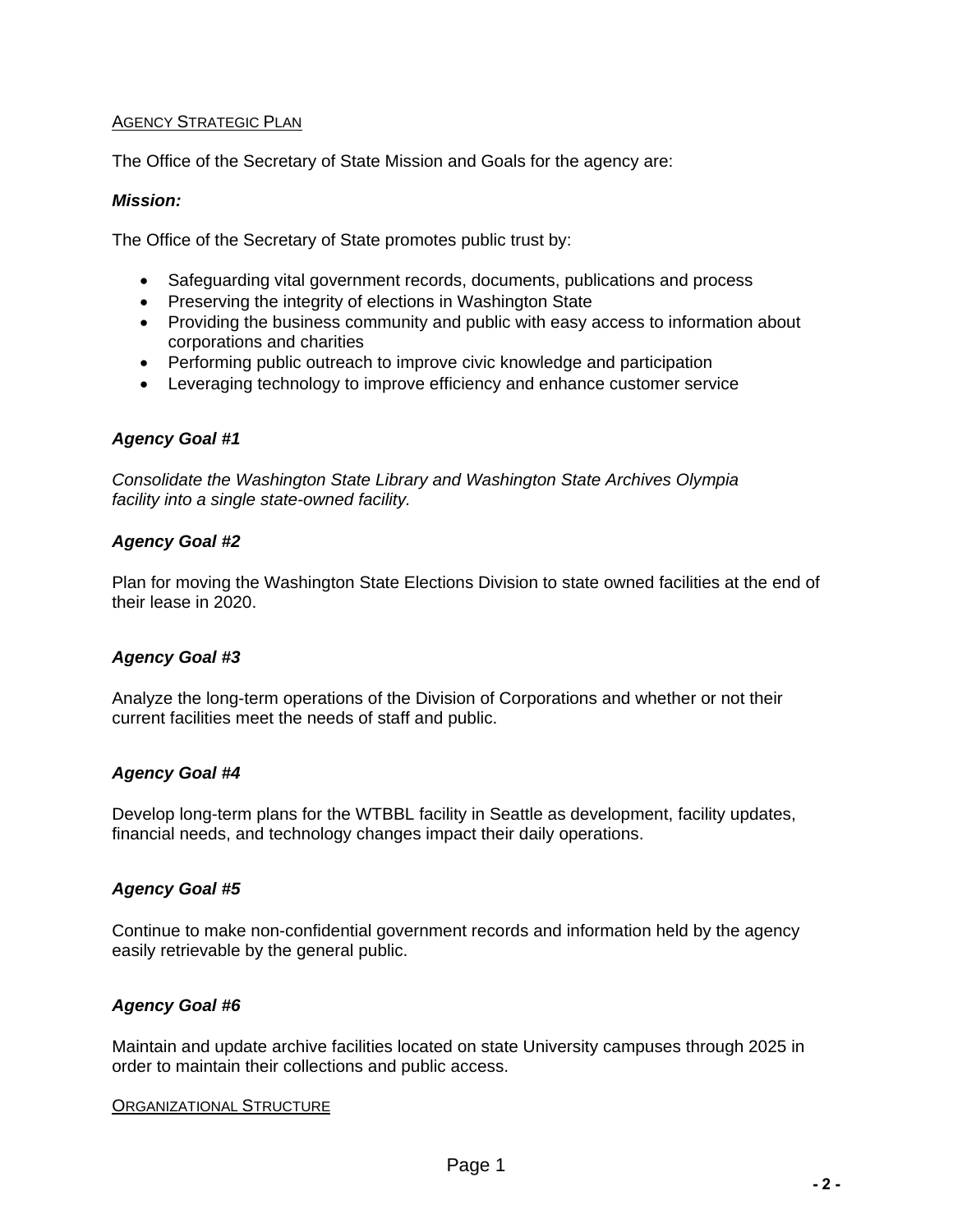The Office of the Secretary of State is organized into six major divisions:

- *The Executive/Administrative Division* includes the functions of public information, legislative affairs, policy and planning, international relations, human resources, financial and support services, information technology, facility management, and safety.
- *The Archives and Records Management Division* is responsible for legal and historical records preservation and public records management ensuring citizen and government accessibility.
- *The Corporations Division* is responsible for registering charitable organizations, businesses, trademarks, partnerships, and certification authorities.
- *The Elections Division* is responsible for ensuring comprehensive, timely and accurate election-related information and supporting the conduct of elections at the county level.
- *The State Library Division* collects preserves and makes accessible to Washingtonians materials on the government, history, culture, and natural resources of the state, and provides leadership and coordination of services to all libraries in the state of Washington. The Library also provides statewide library services to the blind, visually impaired, physically or learning disabled and those who cannot read regular print
- *Special Programs* include the following:

*Address Confidentiality Program* is responsible for ensuring that alleged perpetrators of domestic violence or sexual assault cannot use state and local governments' public records to locate their victims.

*Combined Fund Drive* is Washington State's workplace giving program for active and retired public employees. State and higher education employees are invited to give to the charity of their choice through payroll contribution and agency fundraising events.

*Legacy Oral History Project* is responsible for recording, transcribing, and publishing the recollections of federal and state officials, and citizens who have been involved with the state's political history.

*Productivity Board* is responsible for encouraging state employees to identify efficient work processes and to apply those practices thereby creating a more efficient government. Currently Board operations have been suspended for the past two biennia by the legislature for budgetary reasons.

*TVW* funding is appropriated in the Secretary of State's budget as pass through via contract to TVW for television coverage of state government and to Humanities Washington for providing community conversation programs statewide.

*The Combined Washington State Library-Archives facility Project* is a legislativelyapproved project for the construction of a new State Archives and Library facility. The 2012 and 2013 legislatures also redirected the existing fund balance and 2013-15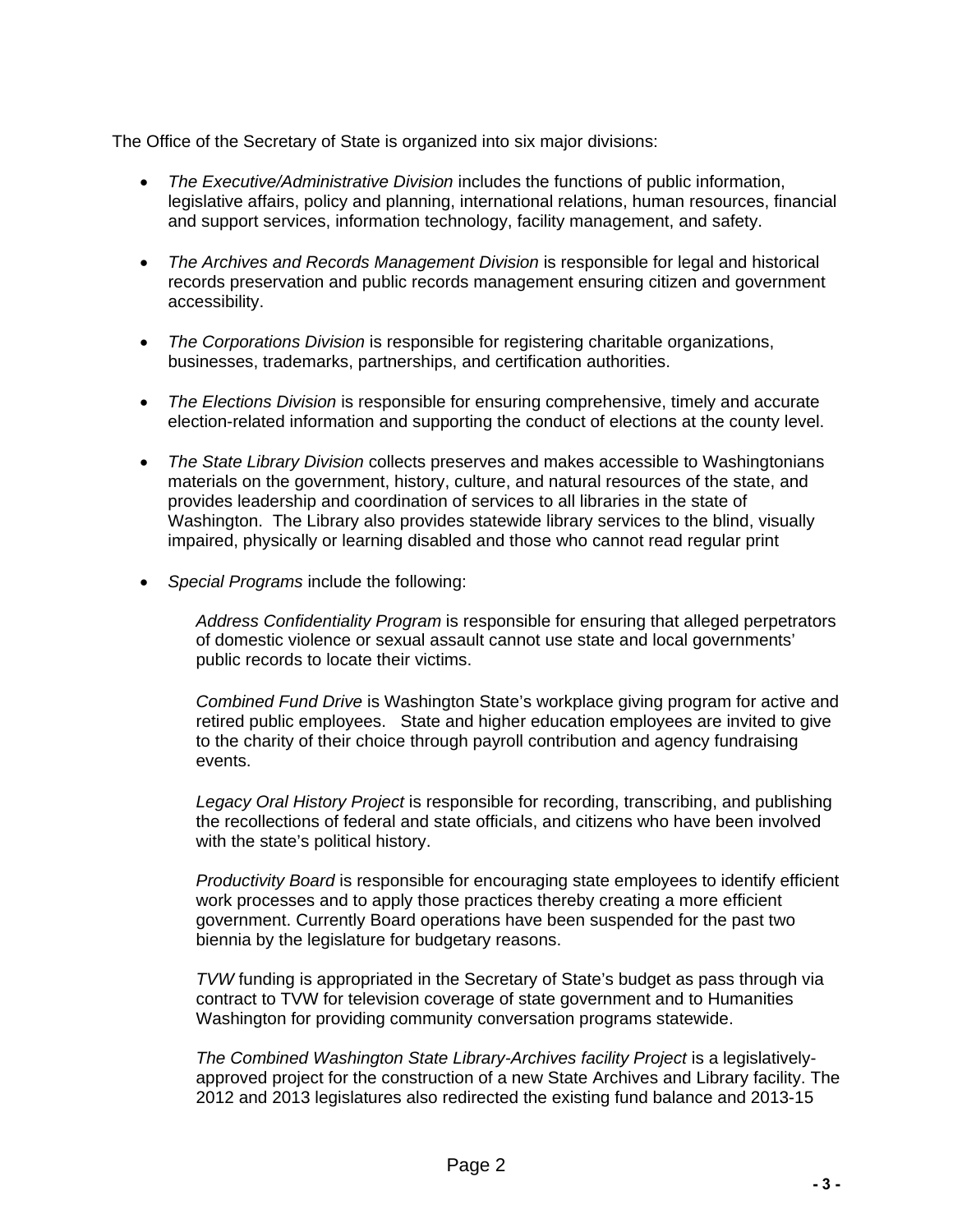anticipated revenues in the Heritage Center account to fund the State Library for the 2013-15 biennium. The dedicated fees to be collected in future years and the fund itself remain in place for the Library-Archives building project.

# CURRENT FACILITIES AND THEIR CONDITION

## *Administration*

The Administration of the Secretary of State Office is currently located in two different facilities:

The Legislative Building at 416 Sid Snyder Avenue house the Executive Offices which includes Secretary of State Wyman, Assistant Secretary of State, Deputy Secretary of State and support staff; The Combined Fund Drive, Heritage Washington staff; and the agency web master. The Legislative Building is part of the Capitol Group housing the Governor, Lieutenant Governor, Secretary of State, and Treasurer as well as both houses of the Legislature and support staffs. Constructed between 1923 and 1927, it went through an extensive renovation after the 2001 Nisqually Earthquake. These offices are perpetually leased through DES (including capital facilities surcharge) and DES adjusts the rate through central service charges in the operating budget. They also manage the long-term capital facilities needs and requirements of the legislative building and offices.

The Point Plaza East building located at 6880 Capitol Blvd. in Tumwater houses Financial Support Services, Human Resources, Mail Services and a major portion of the agency Information Technology sections. This facility also serves as the Washington State Library (see Library for facility details.) The facility, built in 1999, is owned by Vine Street Investors of Bellingham, WA. The lease for this facility is negotiated in two year increments with the latest lease expiring December 31, 2016.

# *Archives and Records Management Division*

*State Archives* 

The main Archives building, located at 1129 Washington Street in Olympia, was constructed in 1963 as an archives and records center, and built with civil defense capabilities in mind. This facility is leased through DES and the rent (including capital facilities surcharge) is adjusted through central service charges in the state operating budget. With 49,500 square feet of usable space, the Archives Building has reached its maximum capacity for housing important legal and historical state archival documents. Over the years, the building has undergone modifications and upgrades to accommodate the collections housed, increased workloads, and new program functions and services.

In 1987, a portion of the top floor of the building was renovated to provide more work and office spaces, an expanded archives research room, and a conference/lunch room. In 1997, additional offices were built out of a storage and receiving area to accommodate enhanced records management needs. This remodel also included the installation of an environmental control system for important legal and historical records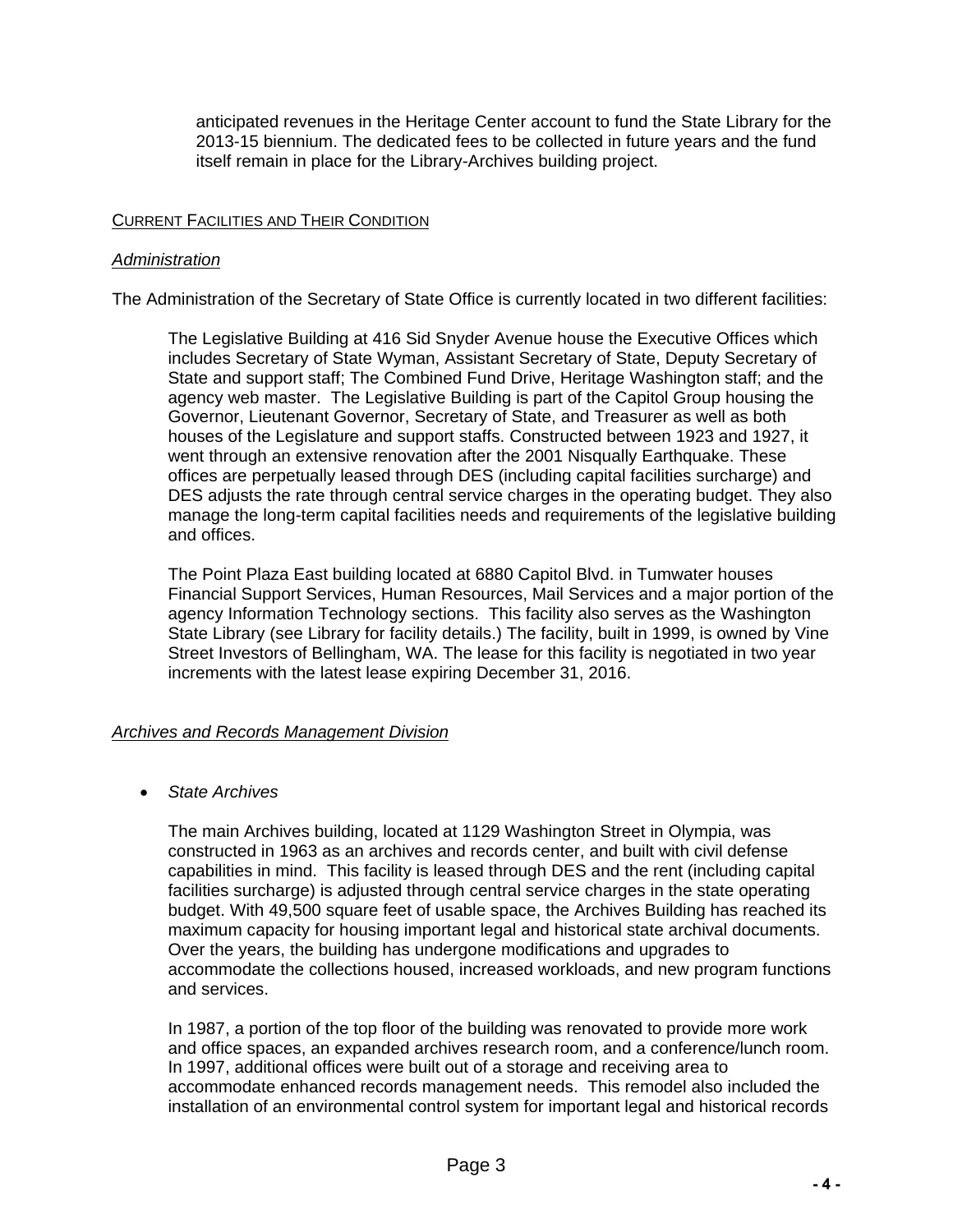in the Archives collections. Expanded capacity for housing archival collections was created over a three biennia period by the addition of four moveable shelving systems in four of the security vaults. The Archives building will also go through an ESCO project starting in September 2014 in order to upgrade HVAC and lighting systems.

Currently, incoming state government records continue to grow even as projects aimed at improving access, weeding, sampling, and scanning continue. In moving from paper to electronic record keeping in next 20 years, it is anticipated that archival paper records currently held in state agencies will continue to be transferred to the State Archives facility. As a result, it is anticipated that an extra 2,500 cubic feet per year will be needed through 2025.

The agency continues to envision construction of a new combined Washington State Library and Archives Building, which the Legislature authorized in the 2007-09 capital budget. However, since construction and completion may be up to 4 years away, continued use of the facility as an archives will be needed until a new facility is completed. At that time the current facility may revert to DES or be used as a regional archives for Southwest Washington or other Secretary of State agency use.

# *State Records Center Warehouse*

In the 1980's the lack of a dedicated and centralized records storage facility proved to be a logistical challenge managing the state's document resources. To alleviate the ongoing need for records storage, the 1991 Legislature approved funding for construction of a stand-alone Records Center warehouse building adjacent to the Washington State Printer in Tumwater.

The Isabella Bush Records Center, opened in August 1992, contains 34 foot 'high bay' stacking accommodating over 200,000 cubic feet of boxed records. When the Records Center facility was completed, it was projected to hold approximately 40,000 boxes below actual need. To this day, paper still remains a common records media. While many paper intensive processes have been transferred to electronic media, the volume of paper records coming to the Records Center continues unabated. All of this has occurred while the State Records Committee has worked to reduce the legal retention periods for state agency records.

A 15,000 square foot addition to the Records Center was approved and funded in the Department of General Administration's 2001-2003 capital budget increasing the Records Center capacity by 50%. During the 2009-11 biennium the legislature appropriated funds to temporarily lease 20,956 square feet of privately owned warehouse space at 7821 Arab Drive in Tumwater. This was obtained to cover the state agency records from the Records Center that is currently at capacity. While the space is adequate, it does not meet archival storage standards for temperature control, poor lighting, and security. Accessibility of archival boxes is difficult and ceiling heights of 12 feet limiting storage space.

During the 2013-15 session, the legislature appropriated funds to expand the records center storage capacity. The Secretary of State approached DES with a proposal to expand into 25,000 square feet of excess space currently used by the state printer to include ceiling heights of 28 feet. Through the process of a revising agency retention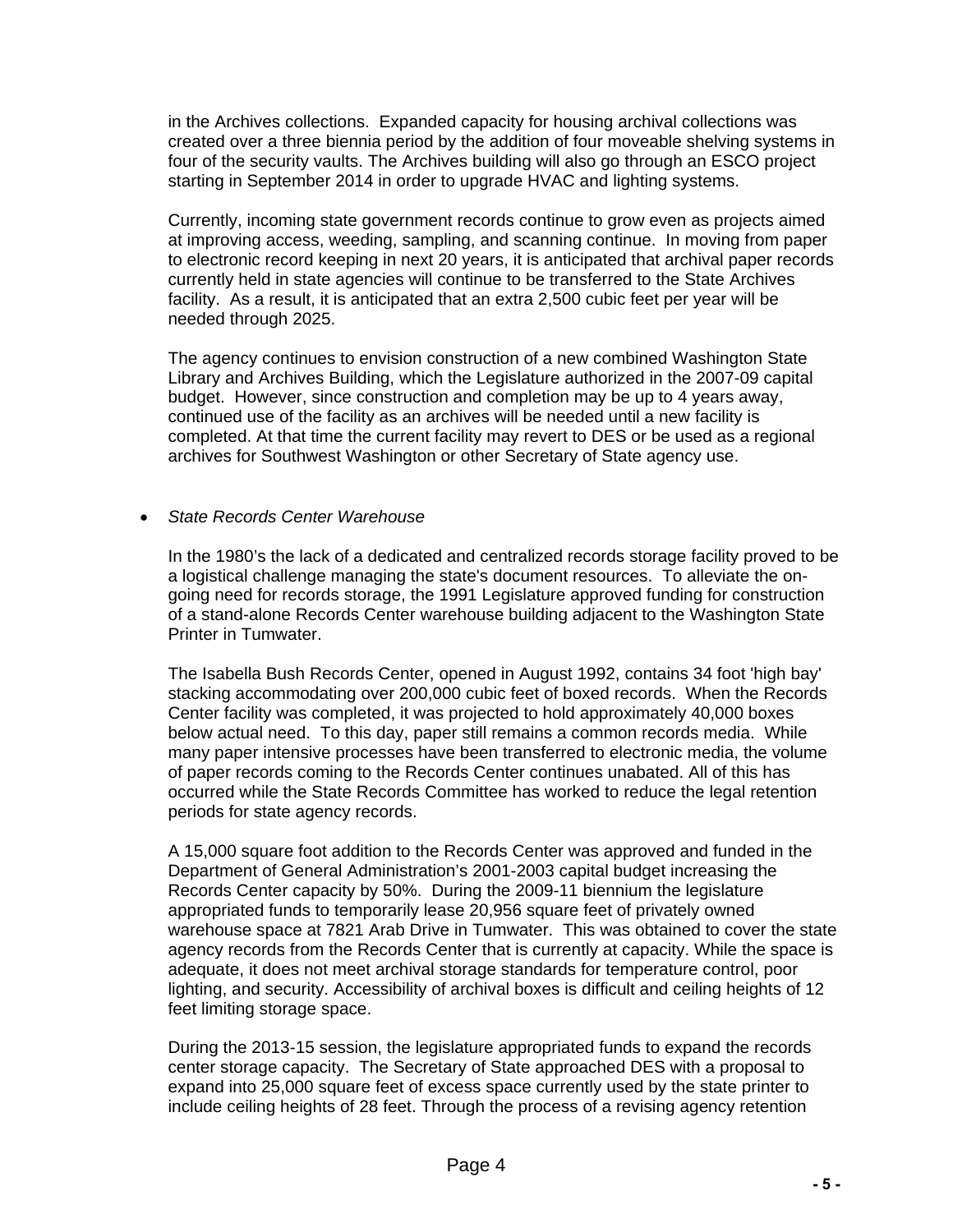schedules, scanning and removal of old documents, this space should be sufficient to house an expanded records center and consolidate leased facilities currently used by both the Archives on Arab Drive and the Library's Federal Documents located at 7510 New Market in Tumwater into one space and still have room for future growth over the next decade. The Records Center facility recently completed a major upgrading to lighting and HVAC through the ESCO process.

# *Imaging Services and Security Microfilm*

Currently located in the Main Archives facility at 1129 SE Washington Street in Olympia. This program will collocate with a new Archive-Library facility in the event the building is constructed.

## *Regional Archives Branches*

Currently, the Archives Division has five regional Archives branch facilities. The branches provide records management services, legal and historical records preservation and research activities that are set up on a geographic basis to better serve local government agencies, regional state agencies, and the general public.

# o *Puget Sound Branch*

This branch opened in 1998 and serves King, Pierce and Kitsap counties. The two story structure houses Bellevue Community College's "Northwest Center for Emerging Technologies" on the top floor and the Puget Sound Branch on the bottom floor. This building is now 16 years old and there have been ongoing problems with the mechanical system which was recently addressed by the HVAC vendor. Long term HVAC replacement will need to be undertaken in the next 5-10 years.

Day to day facility maintenance is managed by the college through a memorandum of understanding with the Secretary of State's office. The facility, currently owned by the Secretary of State's office, is managed through a 50-year lease with the college. When the lease expires in 2044 the college will assume ownership of the building but lease the main floor of the facility to the Secretary of State's office through 2143.

# o *Southwest Washington Branch*

This branch currently operates out of the main Archives building in Olympia. A section of the second floor has been vacated and converted to accommodate historical records for this region. It has been over capacity for several years and its collections have encroached significantly into other areas of the building. The Southwest Branch currently stores overflow records at the State Records Center. Construction of a new Archives-Library facility will create additional space for these collections to be housed.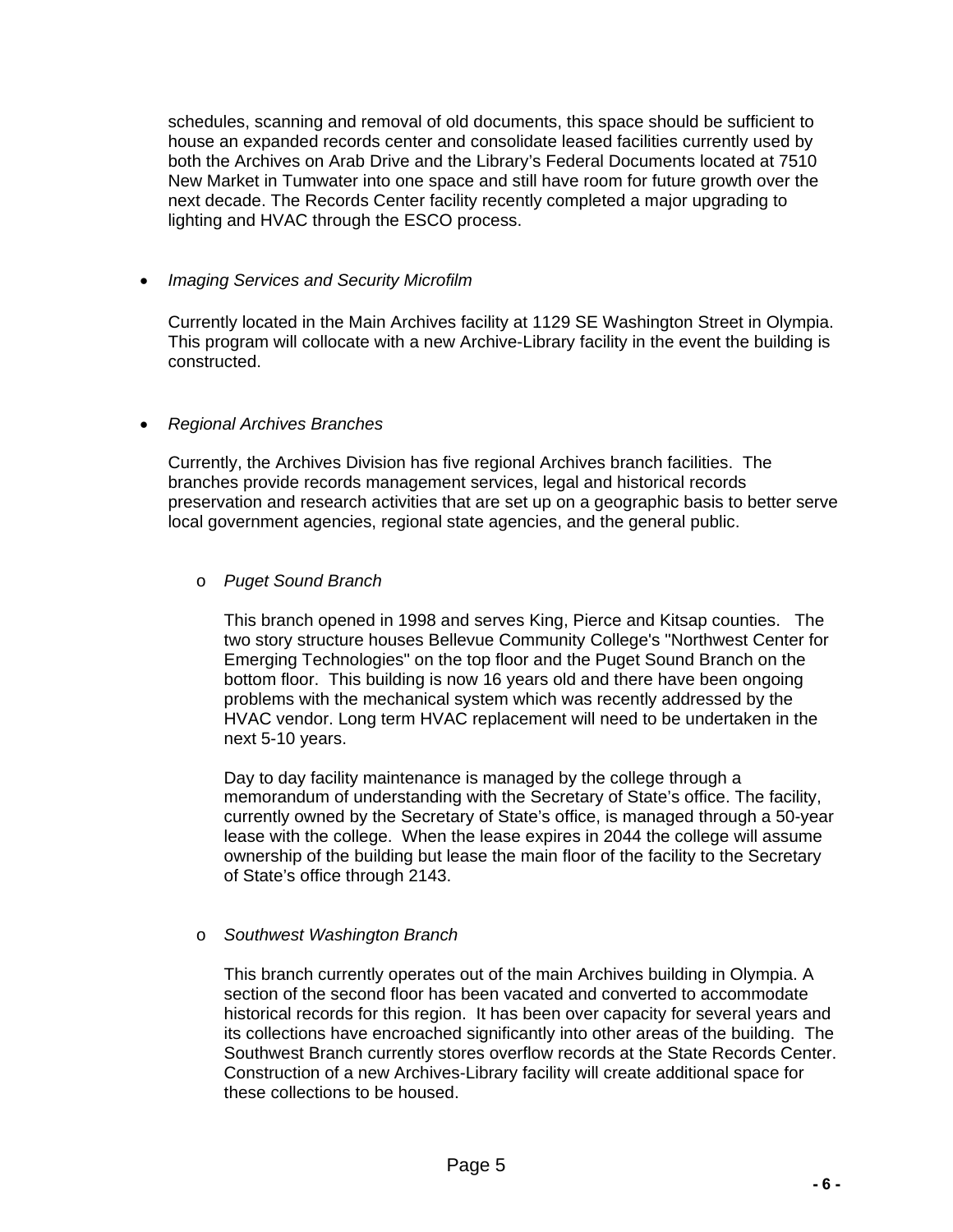Future planning is needed to decide if a stand-alone SW Regional Archives should be maintained in the current Archives, be placed in a building more central to the counties its serves, or be moved, along with the state Archives to a new facility. The current facility is leased from the state on a two-year lease agreement with the current lease expiring on June 30, 2015.

## o *Northwest Washington Branch*

This branch opened at Western Washington University in June 1993 and serves seven counties in the northwestern part of the state. The building is now 21 years old and there are ongoing problems with the building's heating and ventilating system (HVAC) that a prior biennium capital budget provided funding to address. The 2007-2009 operating budget funded the replacement of one chiller and refurbishment of an existing chiller at this facility. Replacement of the remaining two original chiller units will be undertaken during late 2014. A proposal to replace the roof on the facility as well as upgrade ADA access, lighting, and emergency fire and security systems is part of the 2015-17 office capital budget request.

The facility, currently owned by the Secretary of State's office, is managed through a 99-year lease with the college. When the lease expires in 2092 the college will assume ownership but can continue to lease the facility in 99 year increments.

# o *Central Washington Branch*

This branch opened in October 1994 and serves nine county regions of Central Washington. Funds were received in the 2003-2005 capital budget to address problems with the HVAC systems distribution of cooled and heated air. The large cold-water chiller will be replaced in late 2014. A proposal to replace the roof is part of the 2015-17 office capital budget request.

The facility, currently owned by the Secretary of State's office, is managed through a 99-year lease with the college. When the lease expires in 2093 the college will assume ownership but can continue to lease the facility in 99 year increments.

# o *Eastern Washington Branch*

This branch was opened in June 2004 and serves the eleven most eastern counties of the state and is co-located with the Digital Archives.

# o *Digital Archives*

Co-located with the Eastern Washington Branch, this facility serves all state local governments and state agencies digital archiving needs. The building was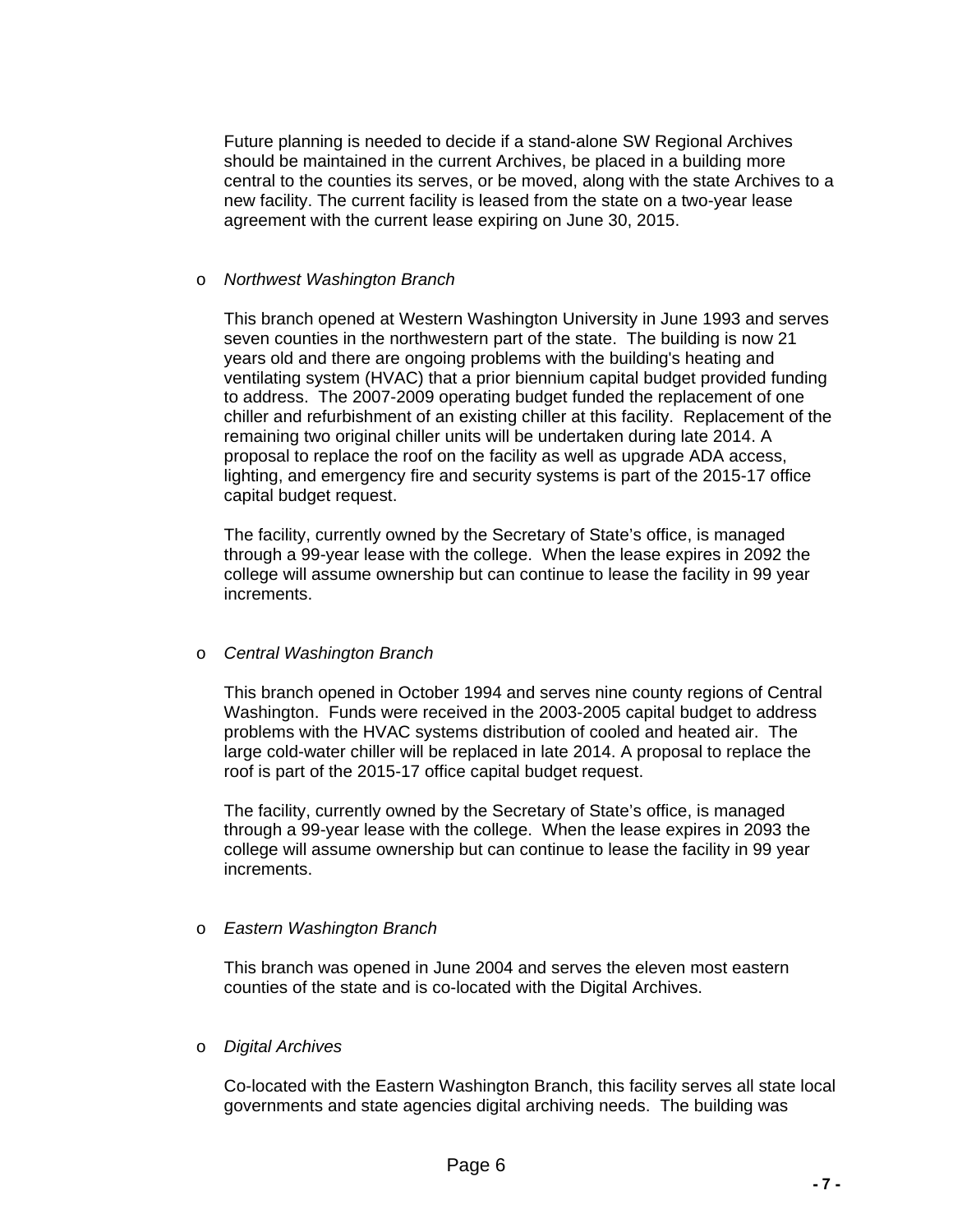completed in June 2004. During the 2009-11 biennium, a major roof repair was completed with the cooperation of the Department of General Administration. A redundant cooling system in the data center is under consideration for the upcoming 2015-17 biennium.

## *Corporations Division*

The Corporations Division is located in the Dolliver Building at 801 Capitol Way in Olympia. The facility was built in 1914 as a Post Office and federal office building. It was acquired by the state and extensively renovated in 2000. The agency leases the facility from the Department of Enterprise Services (DES). The building lease is through June 30, 2021 and includes rent, debt service, capital reserve expenses, utilities, maintenance, insurance, DES management and administrative costs. While there are significant issues with the 23,400 square foot building, to include HVAC, and exterior sandstone deterioration, DES has made a capital budget request to have each of these issues addressed over the next two biennia.

The Secretary of State's office will undertake an analysis of business practices and space needs for the Corporations Division as the end of the lease approaches in 2021. Lack of parking and the age of the facility will be taken into consideration along with building location and public access.

## *Elections Division*

The Elections Division is housed in a 1960s era former bank at the 520 Union Avenue in Olympia. The 520 Building is leased from Sami Company LLC. The lease expires on June 30, 2020. A space and use analysis by the Secretary of State's office will be undertaken to determine the most efficient location to house the elections division. The Office preference is to find a new facility in a state owned building that can accommodate the particular mission of elections. We may be able to accommodate this division in the proposed new Library and Archives building.

# *State Library*

The Washington State Library utilizes three facilities, two in Tumwater and one in Seattle. Primary library operations are located at 6880 Capitol Blvd. in Tumwater (Point Plaza East, Building #1). This 49,500 square foot facility is leased from Vine St. Associates through December 31, 2016. Although the Point Plaza building is very well maintained by the owner, the facility was designed as an office building rather than a library. As such, the configuration of the building limits operational and storage efficiency. Leasing costs for the facility are considerably higher than the former state library facility on the capitol campus. Locating the state Library in a state owned combined Archives-Library facility, designed to national library standards greatly benefit both employees and customers of the facility while saving space and money.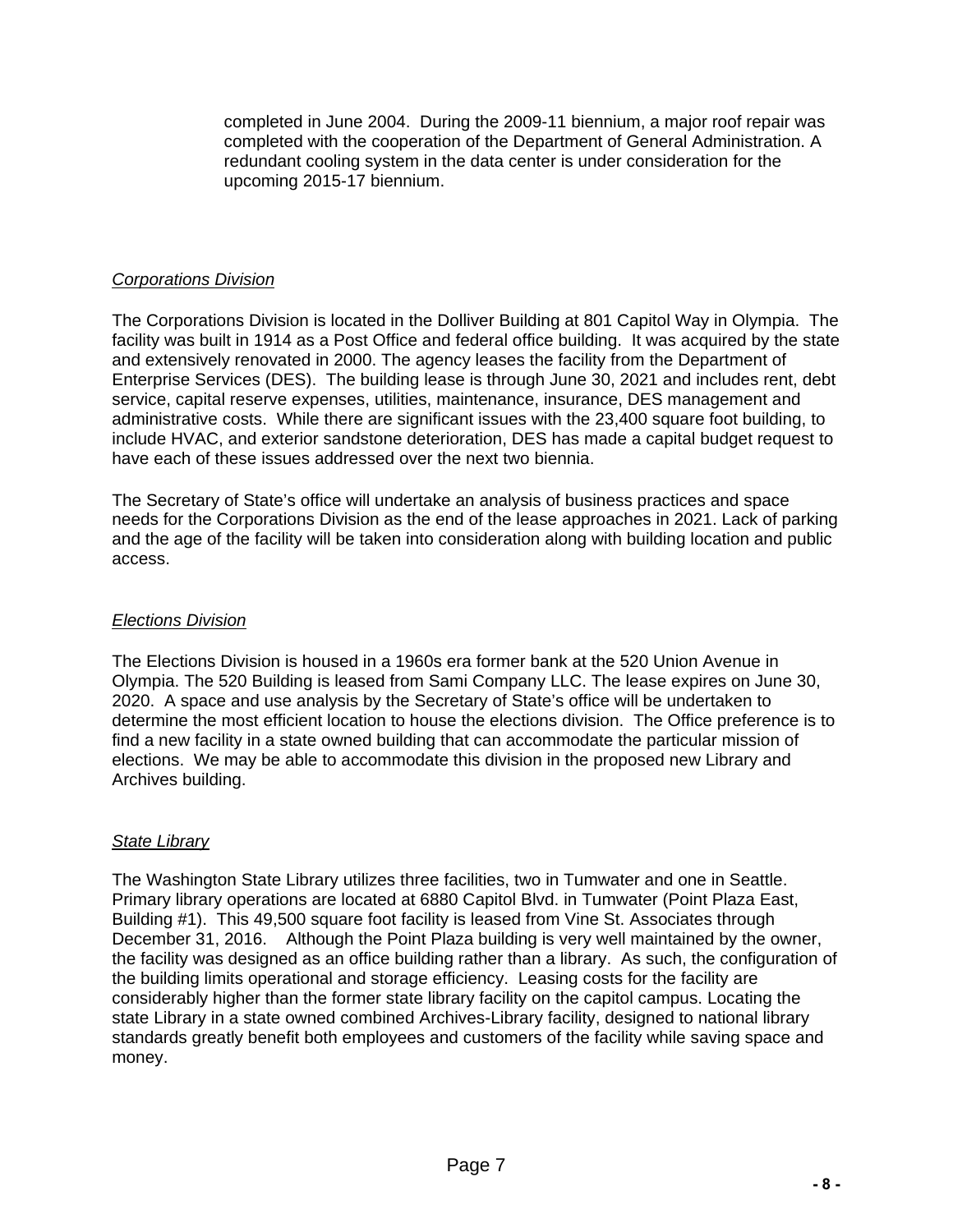The Library leases a single story 6,382 square foot storage room located at 7510 New Market in Tumwater. This space houses library books, documents, maps and other materials, for which there is no room at the main library. No permanent staff members are located at that facility. This storage room is leased through DES (including capital facilities surcharge) and DES adjusts the rate through central service charges in the operating budget. The current lease runs through October 1, 2015 but can be terminated with 180 days written notice by the tenant. Terminating use of this facility is being considered with the expansion of the Records Center into the Department of Printing facility. Publications may be transferred to that facility once the renovation is completed.

The third facility is the Washington Talking Book & Braille Library (WTBBL) program located in Seattle at 2021 9<sup>th</sup> Avenue. The facility, a commercial condominium, is four stories with the basement and top floor owned by the City of Seattle and the main floor and second floor owned by the Secretary of State's office. The current configuration contains 27,590 square feet of office space with publication stacks on the main floor. The second floor contains 9,677 square feet of office space and publication stacks and 18,350 square feet of parking area and loading dock space. Currently the Seattle Public Library Mobile Services Division leases the second floor office space and 12 parking spaces. The facility has some significant HVAC and energy use issues that will be addressed through an energy audit planned by the Department of Enterprise Services. A request to replace the HVAC system had been forwarded to the state legislature for consideration in the 2015-2017 capital budget. Replacement of inefficient lighting, carpeting, and furniture will also need to be done within the next three to five years.

# *Special Programs*

TVW provides television coverage of state government events and the Secretary of State's budget provides the mechanism for their state funds to pass through. TVW provides public access to state legislative meetings, Supreme Court proceedings and other public events/meetings held at the Capitol by the Governor, other elected officials and executive state agencies. TVW is requesting \$2.84 million to replace the video infrastructure located throughout the State Capitol Campus to include replacement of all cameras, insufficient fiber connections and related production equipment. This will ensure continued and uninterrupted public access to viewing the Legislature, Supreme Court and other public meetings/events held by the Governor, other elected officials and executive state agencies.

The other special programs within the Office of the Secretary of State are small in operation and staff and are co-located in various buildings with other agency functions.

# CHANGES FROM PREVIOUS CAPITAL PLANS

A major focus in previous capital plans focused on the approval of a new site and configuration for the proposed Washington State Library-Archives facility. Also underway within the Secretary of State's office is consideration for the citing of the new facility. Currently the legislature authorized construction on the capitol campus. Consideration of alternative sites is underway and will have an impact on the timing and cost of the overall project.

Construction of a combined State Archives and State Library facility will provide efficiencies in staffing and operations. It should also reduce costs by having the facility in state-owned space as opposed to leased facilities. If the facility is not built, there will be additional costs for both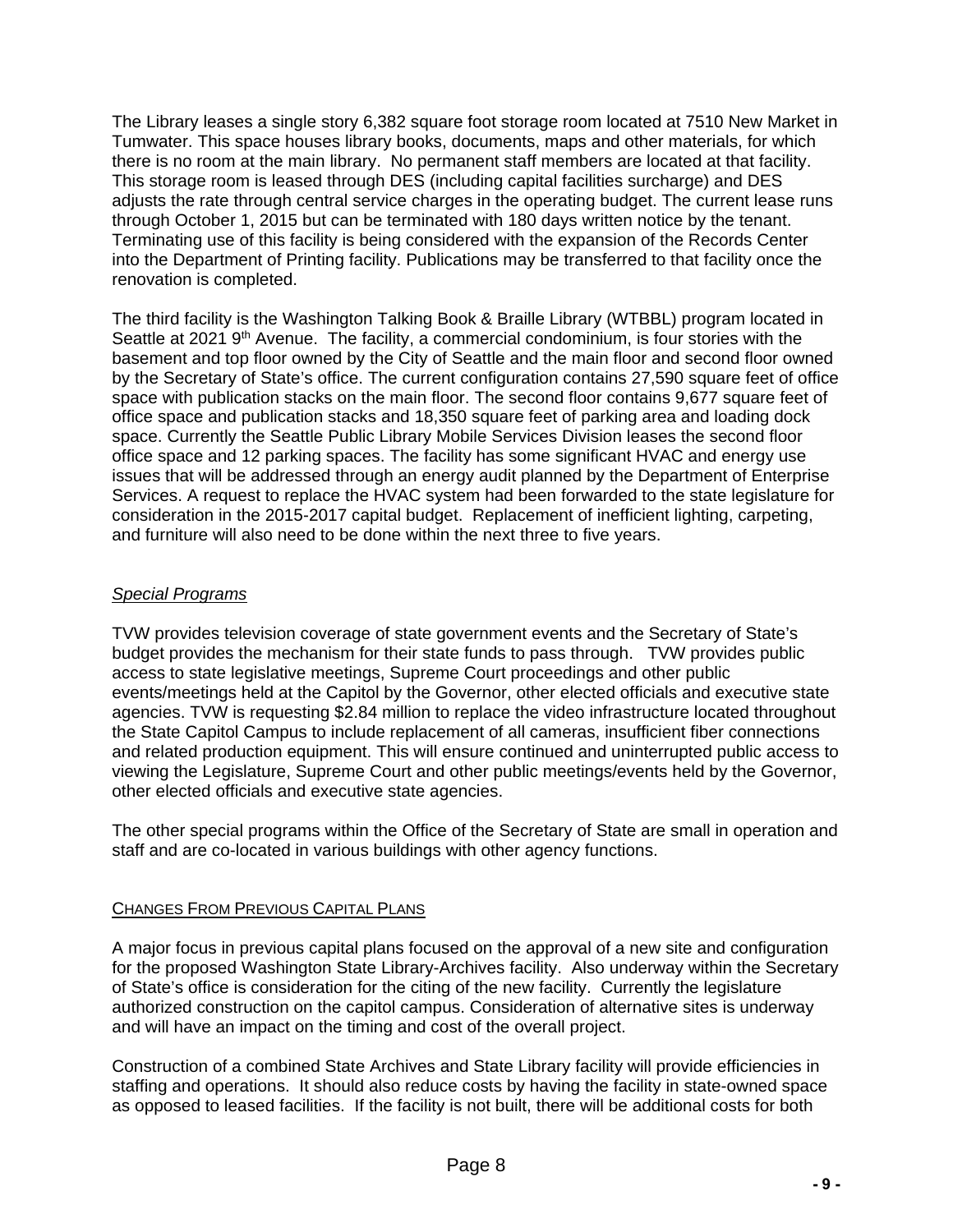Library and Archives storage, off-site and in non-archival conditions, to accommodate the growth of both collections. Location of other agency administrative operations such as Fiscal, Human resources, and Heritage Washington will also be affected.

## LINKAGE TO PRIORITIES OF GOVERNMENT

The agency's capital plan supports the Priorities of Government Results Area #11: "Strengthen government's ability to achieve its results efficiently and effectively."

## DEFERRED MAINTENANCE BACKLOG REDUCTION PLAN

All identified deferred maintenance has been completed and it is anticipated no future backlog of maintenance will occur if those are approved in allotment or operating budget requests.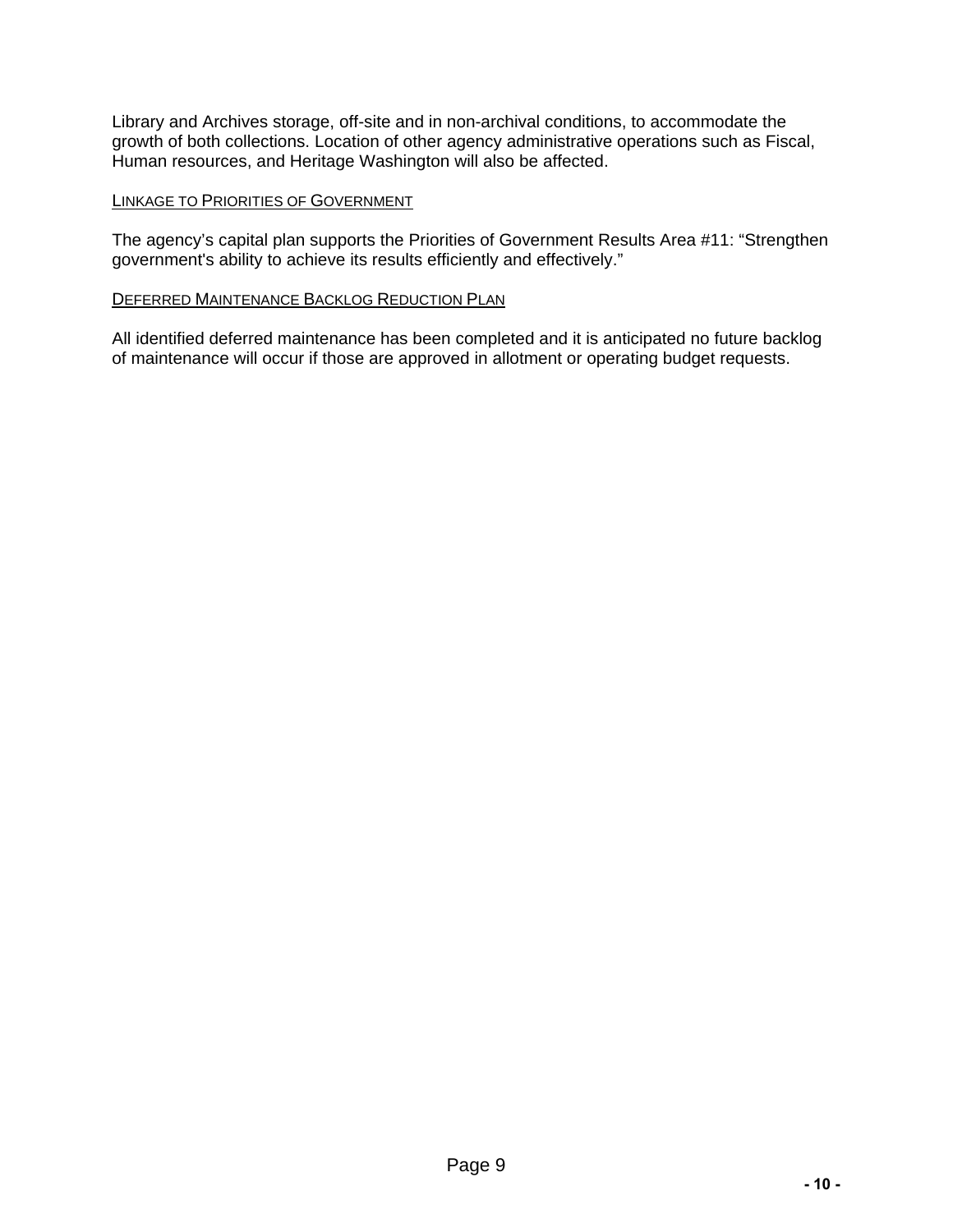# **OFM 085 - Office of the Secretary of State 2015-17 Biennium Ten Year Capital Plan by Project Class**

\*

**Version:** CA Capital Budget Agency Request 17

**Date Run:** 10/1/2014 1:10PM **Report Number:** CBS001

|               | <b>Project Class: Preservation</b>                                     |                  |                           |                     |          |               |                  |                  |                  |                  |
|---------------|------------------------------------------------------------------------|------------------|---------------------------|---------------------|----------|---------------|------------------|------------------|------------------|------------------|
|               |                                                                        |                  |                           |                     |          | <b>New</b>    |                  |                  |                  |                  |
| <b>Agency</b> |                                                                        | <b>Estimated</b> | <b>Prior</b>              | Current             | Reapprop | <b>Approp</b> | <b>Estimated</b> | <b>Estimated</b> | <b>Estimated</b> | <b>Estimated</b> |
|               | <b>Priority Project by Account-EA Type</b>                             |                  | <b>Total Expenditures</b> | <b>Expenditures</b> | 2015-17  | 2015-17       | 2017-19          | 2019-21          | 2021-23          | 2023-25          |
|               | 30000030 Washington Talking Book & Braille Library (WTBBL) HVAC System |                  |                           |                     |          |               |                  |                  |                  |                  |
|               | 057-1 State Bldg<br>Constr-State                                       | 138,000          |                           |                     |          | 138,000       |                  |                  |                  |                  |
| 3             | 30000031 Roof Replacement: Northwest and Central Branch Archives       |                  |                           |                     |          |               |                  |                  |                  |                  |
|               | 057-1 State Bldg<br>Constr-State                                       | 157.000          |                           |                     |          | 157.000       |                  |                  |                  |                  |
| 4             | 30000032 Archives Security, Energy and Access Upgrades                 |                  |                           |                     |          |               |                  |                  |                  |                  |
|               | 057-1 State Bldg<br>Constr-State                                       | 712,000          |                           |                     |          | 712,000       |                  |                  |                  |                  |
|               |                                                                        |                  |                           |                     |          |               |                  |                  |                  |                  |
|               | Total: Preservation                                                    | 1,007,000        |                           |                     |          | 1,007,000     |                  |                  |                  |                  |
|               |                                                                        |                  |                           |                     |          |               |                  |                  |                  |                  |
|               | <b>Project Class: Program</b>                                          |                  |                           |                     |          |               |                  |                  |                  |                  |

| Agency | <b>Priority Project by Account-EA Type</b>                                                  | <b>Estimated</b><br>Total | Prior<br>Expenditures | Current<br><b>Expenditures</b> | Reapprop<br>2015-17 | <b>New</b><br><b>Approp</b><br>2015-17 | <b>Estimated</b><br>2017-19 | <b>Estimated</b><br>2019-21 | <b>Estimated</b><br>2021-23 | <b>Estimated</b><br>2023-25 |
|--------|---------------------------------------------------------------------------------------------|---------------------------|-----------------------|--------------------------------|---------------------|----------------------------------------|-----------------------------|-----------------------------|-----------------------------|-----------------------------|
|        | 30000033 Library-Archives Building predesign and design<br>057-1 State Bldg<br>Constr-State | 56,178,000                |                       |                                |                     | 750,000                                | 55.428.000                  |                             |                             |                             |

| <b>Total Account Summary</b>                       |              |                     |          |            |                  |                  |                  |                  |
|----------------------------------------------------|--------------|---------------------|----------|------------|------------------|------------------|------------------|------------------|
|                                                    |              |                     |          | <b>New</b> |                  |                  |                  |                  |
| <b>Estimated</b>                                   | Prior        | Current             | Reapprop | Approp     | <b>Estimated</b> | <b>Estimated</b> | <b>Estimated</b> | <b>Estimated</b> |
| Total<br><b>Account-Expenditure Authority Type</b> | Expenditures | <b>Expenditures</b> | 2015-17  | 2015-17    | 2017-19          | 2019-21          | 2021-23          | 2023-25          |
| 057-1 State Bldg Constr-State<br>57,185,000        |              |                     |          | 1,757,000  | 55,428,000       |                  |                  |                  |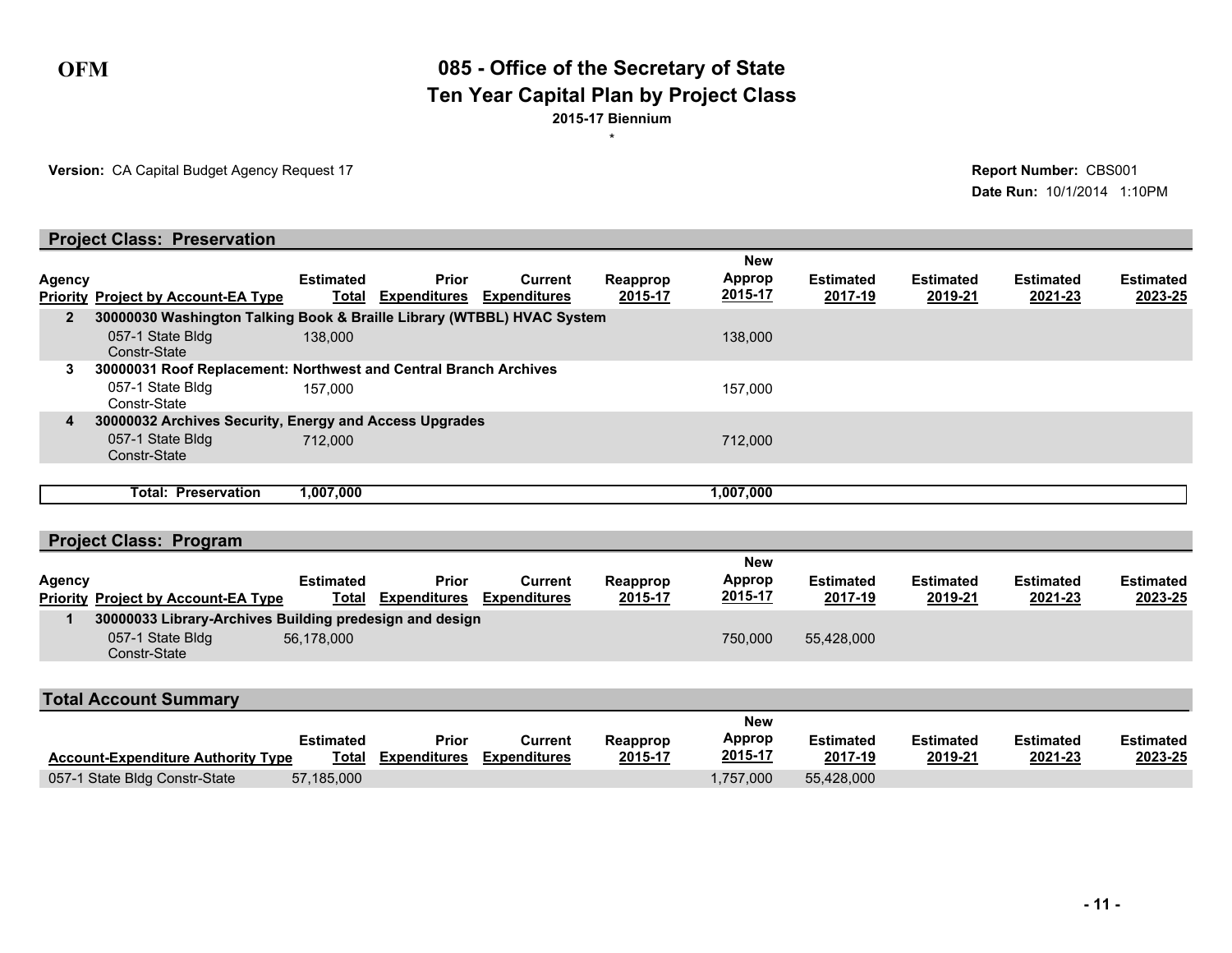# **Capital Project Request**

\* **2015-17 Biennium**

**Version:** CA Capital Budget Agency Request 17

**Date Run:** 9/30/2014 4:04PM **Report Number:** CBS002

#### **Project Number: 30000030**

**Project Title: Washington Talking Book & Braille Library (WTBBL) HVAC System**

#### **Description**

| <b>Starting Fiscal Year: 2016</b> |              |
|-----------------------------------|--------------|
| <b>Project Class:</b>             | Preservation |
| <b>Agency Priority:</b>           | 2            |

#### **Project Summary**

The Washington Talking Book & Braille Library (WTBBL) provides comprehensive library services state-wide, at the library and by mail, to any Washington resident unable to read standard print material due to blindness, visual impairment, deaf-blindness, physical disability (cannot hold a book or turn pages), or reading disability. The HVAC system in the Seattle facility is over 30 years old, highly inefficient, and is at the end of its useful life. Constant short term maintenance costs are eating into the service delivery budget of the library. The digital system cannot be upgraded due to outdated hardware. Constant system failures and short term repairs cannot keep up with external temperature fluctuations. Humidity levels in the main braille book storage area are higher than allowed and beginning to damage the collection.

#### **Project Description**

#### **Proposed Project:**

#### HVAC System Repair and Upgrading

WTBBL needs to have their 31 year old environmental systems upgraded to meet current industry and energy efficiency standards. The HVAC system enables the facility to maintain constant temperature and humidity in the facility but is failing. Thousands of braille based books and other service delivery items are close to being irreversibly damaged. Work spaces for volunteers and staff are consistently uncomfortably hot or cold without the ability to make effective adjustments with the current program. The unit at WTBBL has been in operation since 1983 with a technological upgrade in 1997. Upgrading and repairs to the system proposed will provide real-time monitoring of temperature and humidity levels and prevent further deterioration of the libraries paper based and electronic collections while saving significant costs due to energy efficiency.

#### **Strategic Plan Support:**

This request is essential to preserve and maintain facilities and equipment necessary to carry out WTBBL's mission to provide comprehensive library and information services to Washingtonians unable to read standard print. Specifically the maintenance of facilities that ensure proper environmental controls for the collections, staff and volunteers, and patrons. These replacements and upgrades will enable the WTBBL to more effectively preserve its valuable collections in an environment that meets national library standards with equipment and systems that are adequate for the purposes of protecting the facility and equipment from damage and the staff, volunteers, and patrons from a difficult environment.

#### **Governor's Results Washington:**

This request provides essential support to the Governor's Results Washington Goal of efficient, effective, and accountable government and world class education. WTBBL's facility ensure access to over 500,000 books in audio, braille, and large print, and other information and access resources to any Washington resident unable to read standard print material due to blindness, visual impairment, deaf-blindness, physical disability (cannot hold a book or turn pages), or reading disability. The collection includes, but is not limited to, books for developing literacy in children, books to support children and teens in the classroom and becoming literate adults, non-fiction and historical works, extensive collection of titles about, set in, or written by a Washington author, books on disabilities, books assisting in independent living, a vast collection of classic and current fiction and non-fiction, Washington State historical publications, and material used for academic research. WTBBL also produces the Washington Voters Guide in audio format.

#### **Impacts on Clients and Services:**

WTBBL is the only such organization of its kind in the state and has the potential to reach over 300,000 disabled and print-impaired Washingtonians. Stakeholders are strongly supportive of the organization and want its outreach to continue unimpeded with protection and preservation of the collection as well as wellbeing of the staff, volunteers, and patrons as a high priority. Money saved from energy efficiencies can also assist WTBBL in their outreach efforts and technology instruction and training.

#### **Alternatives Explored:**

The system has gone through a constant series of patch repairs over the years. The cost of each repair has increased every year as the overall system declines and fails. The current process of constant repairs, energy inefficiency, and outdated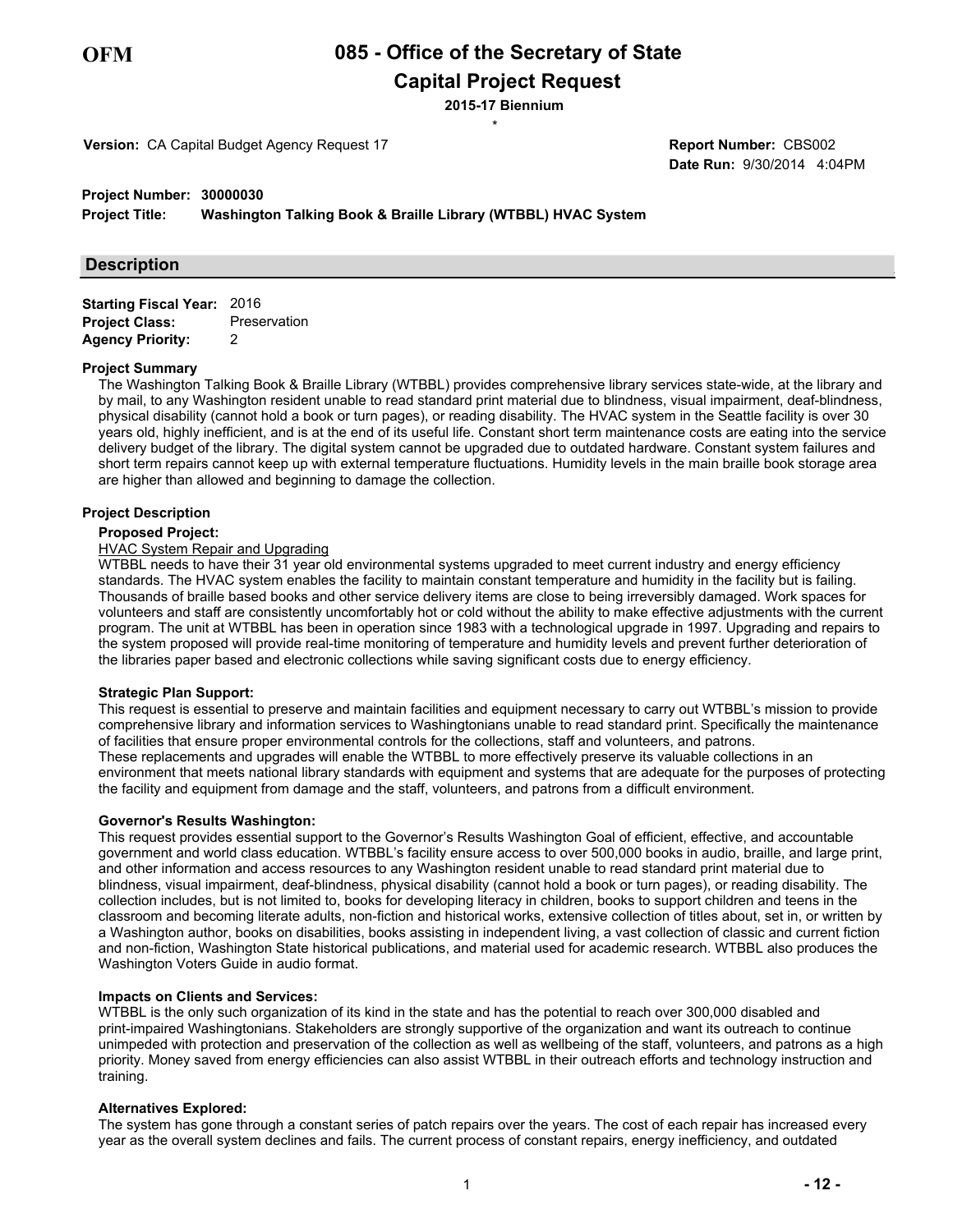**Capital Project Request**

\* **2015-17 Biennium**

**Version:** CA Capital Budget Agency Request 17

**Date Run:** 9/30/2014 4:04PM **Report Number:** CBS002

#### **Project Number: 30000030**

**Project Title: Washington Talking Book & Braille Library (WTBBL) HVAC System**

#### **Description**

electronic monitoring systems cannot be continued without a major system failure. Outside of system upgrading and repairs, total system replacement is the only alternative. This would be costly and unnecessary since most of the system ductwork is in place and not in need of replacement.

#### **Affects of Non-Funding:**

The potential of total system failure, especially due to outdated mechanical and electronic equipment, increases exponentially with every year the current system is allowed to operate. While continued maintenance, patchwork repairs, and small fixes to the computer software can continue, the process is very costly and is taxing the already tight budget of WTBBL. For every dollar spent on emergency repairs to maintain the HVAC system, there is less money available in providing service and programs to our most vulnerable state citizens.

#### **Relationship to Operating:**

Beyond reducing energy costs through upgrading and renovating the HVAC system, this package will not significantly affect WTBBL's operating budget. Money that has been earmarked for programs and personnel is currently impacted by emergency fixes to the current system.

#### **Expenditure Assumptions:**

One-time FY 2016: \$138,300

#### **Location**

**City:** Seattle **County:** King **Legislative District:** 043

#### **Project Type**

Facility Preservation (Minor Works)

#### **Growth Management impacts**

N/A

#### **Funding**

|              |                         |                           | <b>Expenditures</b>      | 2015-17 Fiscal Period      |                  |                              |
|--------------|-------------------------|---------------------------|--------------------------|----------------------------|------------------|------------------------------|
| Acct<br>Code | <b>Account Title</b>    | <b>Estimated</b><br>Total | Prior<br><b>Biennium</b> | Current<br><b>Biennium</b> | <b>Reapprops</b> | <b>New</b><br><b>Approps</b> |
| $057-1$      | State Bldg Constr-State | 138,000                   |                          |                            |                  | 138,000                      |
|              | Total                   | 138,000                   |                          |                            |                  | 138,000                      |

|       |                          | <b>Future Fiscal Periods</b> |         |         |         |  |
|-------|--------------------------|------------------------------|---------|---------|---------|--|
|       |                          | 2017-19                      | 2019-21 | 2021-23 | 2023-25 |  |
| 057-1 | State Bldg Constr-State  |                              |         |         |         |  |
|       | <b>Total</b>             | 0                            |         |         |         |  |
|       | <b>Operating Impacts</b> |                              |         |         |         |  |

# **No Operating Impact**

#### **Narrative**

No operating budget is available to upgrade the HVAC system.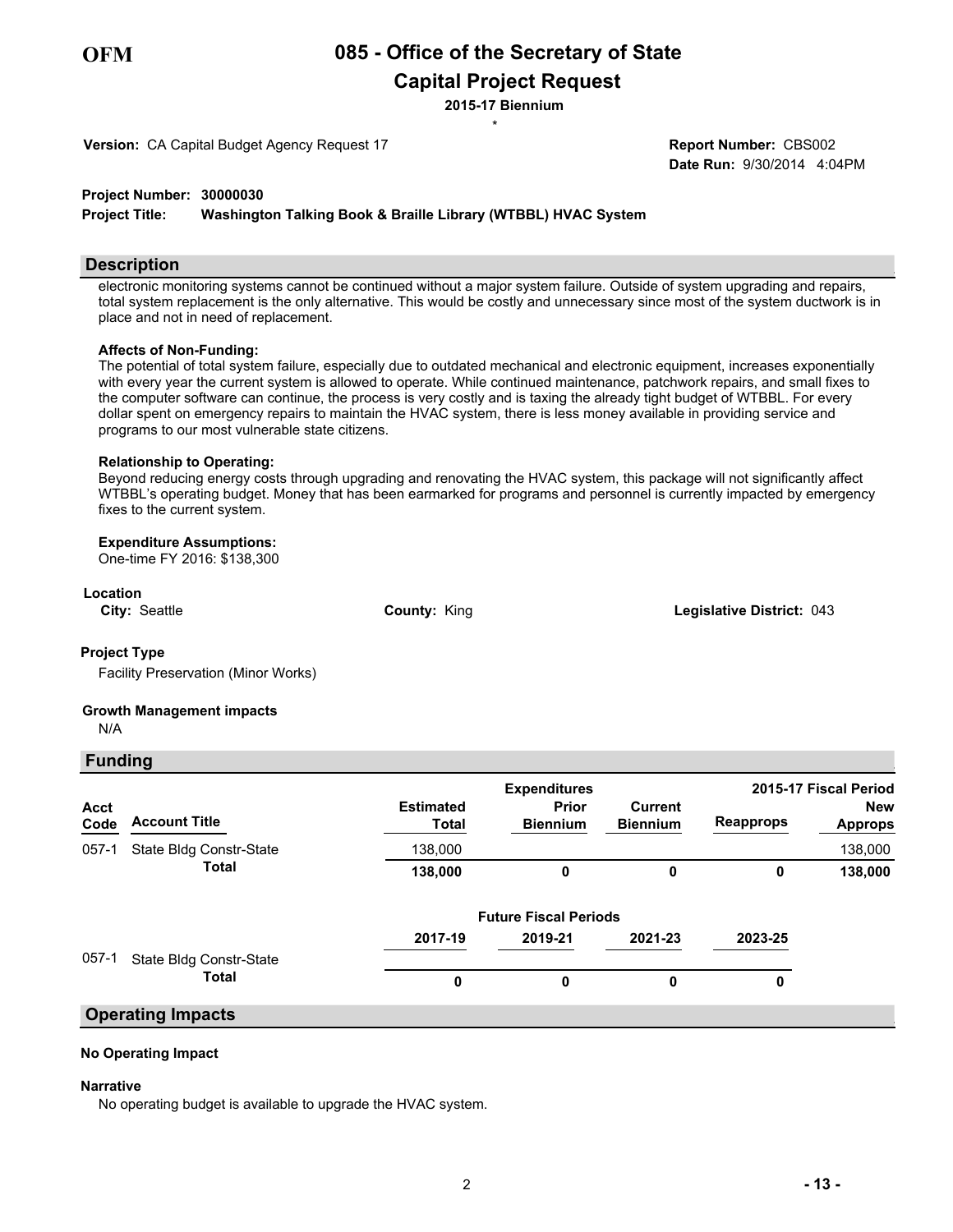# **Capital Project Request**

\* **2015-17 Biennium**

**Version:** CA Capital Budget Agency Request 17

**Date Run:** 9/30/2014 4:08PM **Report Number:** CBS002

#### **Project Number: 30000031**

**Project Title: Roof Replacement: Northwest and Central Branch Archives**

#### **Description**

| <b>Starting Fiscal Year: 2016</b> |              |
|-----------------------------------|--------------|
| <b>Project Class:</b>             | Preservation |
| <b>Agency Priority:</b>           | 3            |

#### **Project Summary**

The Office of the Secretary of State, Archives & Records Management Division, maintains five facilities throughout the State to preserve the important legal and historical records of local government agencies. To ensure the long-term preservation of these records, two facilities must replace all or part of their aging roofs. These one-time roof replacement projects should be funded as a Capital Budget Facility Preservation package.

#### **Project Description**

#### **Proposed Project:**

The State Archives Northwest Branch facility, located on the campus of Western Washington University in Bellingham, has a 22 year old roof and has endured a number of water leaks over the past several years. The Central Regional Branch, at Central Washington University in Ellensburg, has 7,000 square feet of built-up roofing over its work area and public research spaces that is 20 years old nearing the end of its life, also with a history of leakage. Dry storage environments are critical tools used to secure and preserve the legal and historical records of the state. Leaks in archival storage areas threatens the physical integrity of the documents and the buildings themselves. The archives has incurred extra expense to repeatedly repair these leaks and the damage they have caused to internal building spaces and archival collections

This preservation package is based on cost estimates received from the facility staff at Western Washington University and Central Washington University. The request funds the one-time replacement of the entire roof at the Northwest Branch Archives and the one-time replacement of the built-up roof that covers the public search room and work spaces at the Central Branch Archives.

The requested roof replacement and repairs should adequately protect the records storage, work and public research spaces that they cover for up to 20 years.

#### **Strategic Plan Support:**

This request is essential to collect and preserve the state's important legal and historical records from all state and local government agencies and to maintain the facilities and equipment necessary to carry out the archives' mission. Specifically the maintenance of facilities that ensure security and proper environmental controls for the collections.

The significant outcome for the Archives will be the continuation of its ability to preserve its valuable and irreplaceable archival collections in a dry environment that meets archival standards.

#### **Governor's Results Washington:**

This request provides essential support to the Governor's Results Washington Goal of efficient, effective, and accountable government. The archives maintains facilities throughout the state to ensure access to the states important legal and historical records for public researchers and agency employees. This access provides transparency in decisions made by the government.

#### **Impacts on Clients and Services:**

The major impact will be in the preservation of archival storage environments in these facilities that other agencies depend up to preserve archival records. The Northwest and Central Branch Archives hold over 44,000 boxes and serve more than 600 separate agencies. If the package is funded, agencies can continue to transfer their important legal and historical documents. Dry storage environments are essential for the long-term preservation of records.

#### **Alternatives Explored:**

Over and above the ongoing operating overhead for continued roof repairs, these roofs are currently 22 and 20 years old respectively. They have reached the end of their useful lives and pose an on-going threat to the physical protection of the irreplaceable archival collections preserved in these facilities. Expert facility staff on the campuses of Western Washington and Central Washington University have recommended thorough repair and replacement. **Effects of Non-Funding:** 

Failure to replace these roofs that have reached the end of their useful lives will place invaluable public records at risk of loss due to direct water damage, mold and humidity. The conditions undermine the most important tool in the long-term preservation of the important legal and historical records in our custody. A large scale roof failure at either of these facilities will place these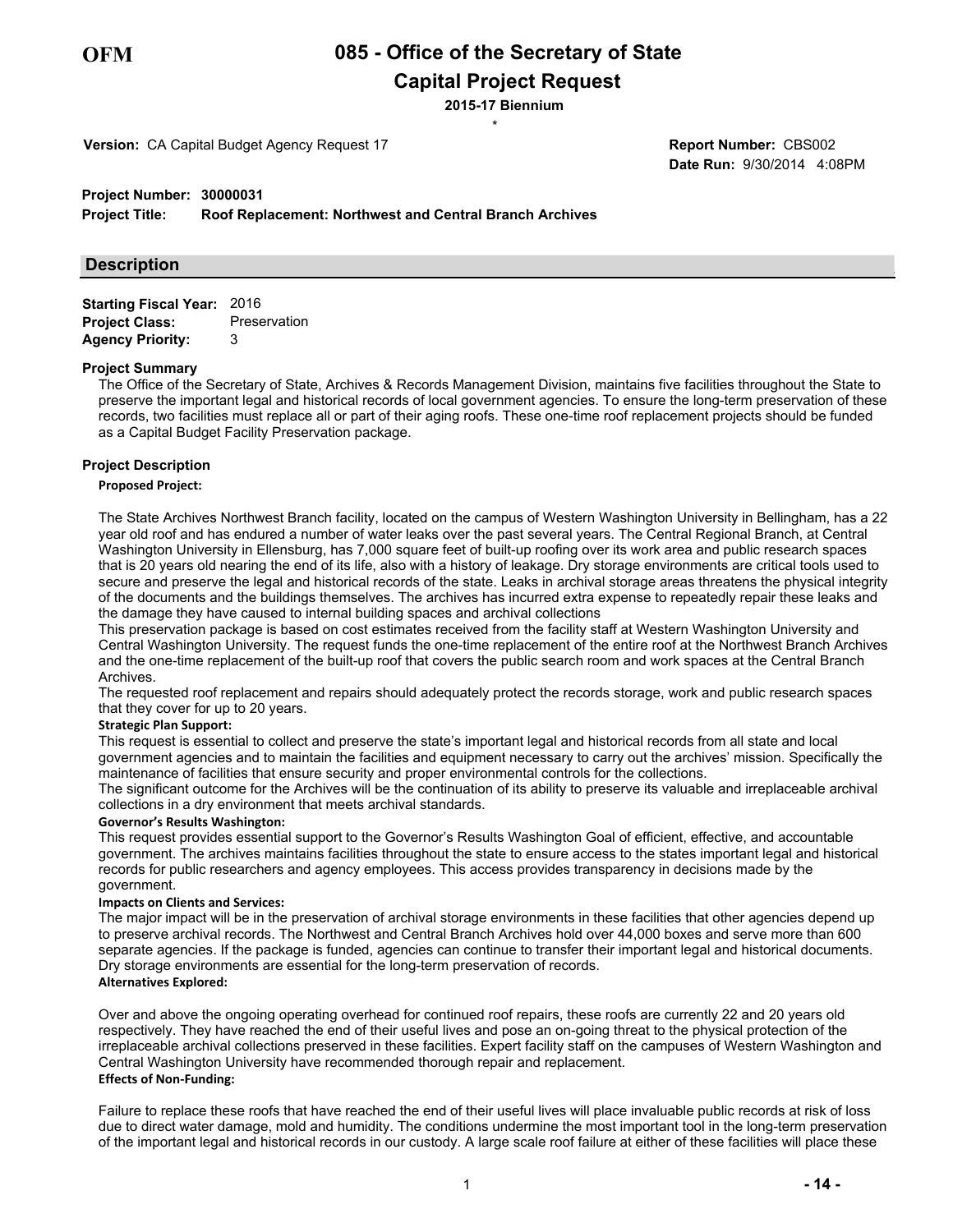# **Capital Project Request**

\* **2015-17 Biennium**

**Version:** CA Capital Budget Agency Request 17

**Date Run:** 9/30/2014 4:08PM **Report Number:** CBS002

**Project Number: 30000031**

**Project Title: Roof Replacement: Northwest and Central Branch Archives**

#### **Description**

collections in the same jeopardy of being damaged as the plumbing failure that took –place at the State Government Archives in Olympia in 2014.

#### **Relationship to Operating:**

It will not increase operating budget costs and it will enable us to avoid operating costs for the repair of water damage and the replacement of storage boxes and other materials that are purchased to house and protect archival collection.

#### **Expenditures Assumptions:**

One-time FY2016: \$124,295 One-time FY2017: \$32,340 Explanation of costs by object: EE – Repairs and Maintenance for roof replacement and repairs

#### **Location**

| <b>City: Bellingham</b> | <b>County: Whatcom</b>  | <b>Legislative District: 040</b> |
|-------------------------|-------------------------|----------------------------------|
| <b>City: Ellensburg</b> | <b>County: Kittitas</b> | <b>Legislative District: 013</b> |

#### **Project Type**

Facility Preservation (Minor Works)

#### **Growth Management impacts**

N/A

#### **Funding**

|              |                          |                           | <b>Expenditures</b>             |                            |                  | 2015-17 Fiscal Period        |
|--------------|--------------------------|---------------------------|---------------------------------|----------------------------|------------------|------------------------------|
| Acct<br>Code | <b>Account Title</b>     | <b>Estimated</b><br>Total | <b>Prior</b><br><b>Biennium</b> | Current<br><b>Biennium</b> | <b>Reapprops</b> | <b>New</b><br><b>Approps</b> |
| $057-1$      | State Bldg Constr-State  | 157,000                   |                                 |                            |                  | 157,000                      |
|              | <b>Total</b>             | 157,000                   | 0                               | 0                          | 0                | 157,000                      |
|              |                          |                           | <b>Future Fiscal Periods</b>    |                            |                  |                              |
|              |                          | 2017-19                   | 2019-21                         | 2021-23                    | 2023-25          |                              |
| $057-1$      | State Bldg Constr-State  |                           |                                 |                            |                  |                              |
|              | <b>Total</b>             | 0                         | 0                               | 0                          | 0                |                              |
|              | <b>Operating Impacts</b> |                           |                                 |                            |                  |                              |

#### **No Operating Impact**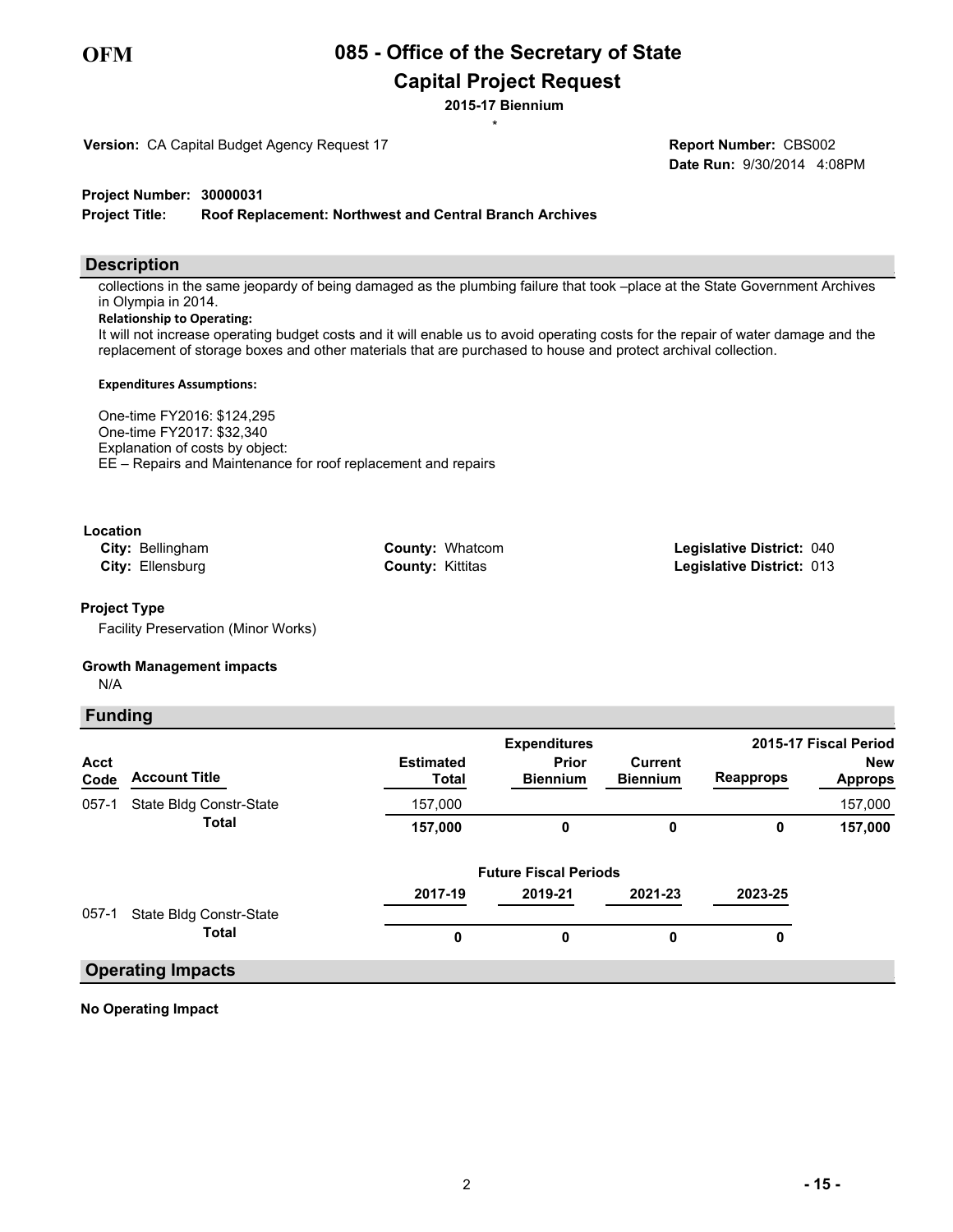# **Capital Project Request**

\* **2015-17 Biennium**

**Version:** CA Capital Budget Agency Request 17

**Date Run:** 9/30/2014 3:53PM **Report Number:** CBS002

#### **Project Number: 30000032**

**Project Title: Archives Security, Energy and Access Upgrades**

#### **Description**

| <b>Starting Fiscal Year: 2016</b> |              |
|-----------------------------------|--------------|
| <b>Project Class:</b>             | Preservation |
| <b>Agency Priority:</b>           | 4            |

#### **Project Summary**

The Office of the Secretary of State, Archives & Records Management Division, maintains five facilities throughout the State to preserve the important legal and historical records of local and state government agencies. To ensure the long-term preservation, security and accessibility of the records, the safety of clients and staff, and to maintain effective public access, these five facilities need essential upgrades to the security, mechanical, environmental control and public access systems. These one-time projects should be funded as a Capital Budget Infrastructure Preservation and Health, Safety and Code Requirements package.

#### **Project Description**

#### **Proposed Project:**

The State Archives Branch facilities in Bellevue, Bellingham, Cheney, Ellensburg and Olympia need to have their security and surveillance systems, environmental controls, lighting, and mechanical and access systems replaced/upgraded to meet current industry standards, energy standards, and Americans with Disabilities Act (ADA) requirements.

#### Security and Access Control: \$464,860

The Office of the Secretary of State is mandated to secure the legal and historical documents of the state for future generations. The first line of security is monitoring and controlling physical access to the archives collections. Branch Archives in Bellevue, Bellingham and Ellensburg need upgrades to their security/fire alarm and access systems. These systems have been in operation since these facilities were built in 1992, 1994 and 1998. The alarm systems are technologically outmoded and each branch relies on manual keys for entry into secure areas. Conversion to current digital alarm systems and swipe card access will provide more reliable service and bring these three facilities up to the Division standard for keyless access to secure areas.

Video cameras are used to monitor and ensure the safety of researchers, staff and storage areas in Bellevue, Bellingham, Cheney, Ellensburg and Olympia. Branches in Bellevue and Ellensburg have no video surveillance systems, while branches in Bellingham, Cheney and Olympia are operating with outmoded systems and limited areas of coverage. Budget and staff reductions over the past 5 years have reduced the Branches' ability to effectively monitor its access and operations. These upgraded video systems will enable the Branches to more effectively monitor and protect their collections, researchers and staff with fewer financial resources.

Additionally, a broken security gate in Bellevue needs to be replaced.

Environmental System Repair and Monitoring: \$89,338

The State Archives Puget Sound Branch facility in Bellevue has a critical mechanical system capital maintenance need. The temperature control and dehumidification unit that enables the facility to maintain constant temperature and humidity in the archival storage area is failing. Temperature and humidity-controlled storage environments are critical tools used to secure the legal and archival records of the state of Washington and ensure their proper preservation. High temperature and high relative humidity have a substantially negative effect on the Archives collections. In fact, for every 10° increase in temperature, the useful life of paper is cut in half. Conversely, by lowering the temperature by 10° the expected life of paper is doubled. At Bellevue the unit that regulates temperature and humidity control is in need of major repairs and component replacement. This unit has been in operation at Bellevue for 15 years and should provide at least an additional 25 to 30 years of service if these repairs and replacements are made. This project was included in the Governor's FY14 Supplemental Budget. At Bellevue and Ellensburg, the systems that monitor essential levels of temperature and humidity are technologically outmoded and at the end of their useful lives. These monitoring systems are critical to the Division's efforts to maintain an environment that supports the continuing preservation of archival collections. Without effective monitoring and maintenance of temperature and humidity set points archival collections will deteriorate and be lost to future generations. The electronic monitoring systems proposed herein will provide effective real-time monitoring of temperature and humidity and bring the Branches in Bellevue and Ellensburg up to the standard of the rest of the archival facilities in the State Archives system. Americans with Disabilities Act (ADA) Compliance: \$34,011

The Branch Archives in Bellingham was recently given an American with Disability Act inspection by staff at Western Washington University. The inspection noted two upgrades that would bring the facility up to modern standards. The upgrades include the replacement of the manual front entry doors and the installation of visual fire alarms in the public restrooms. These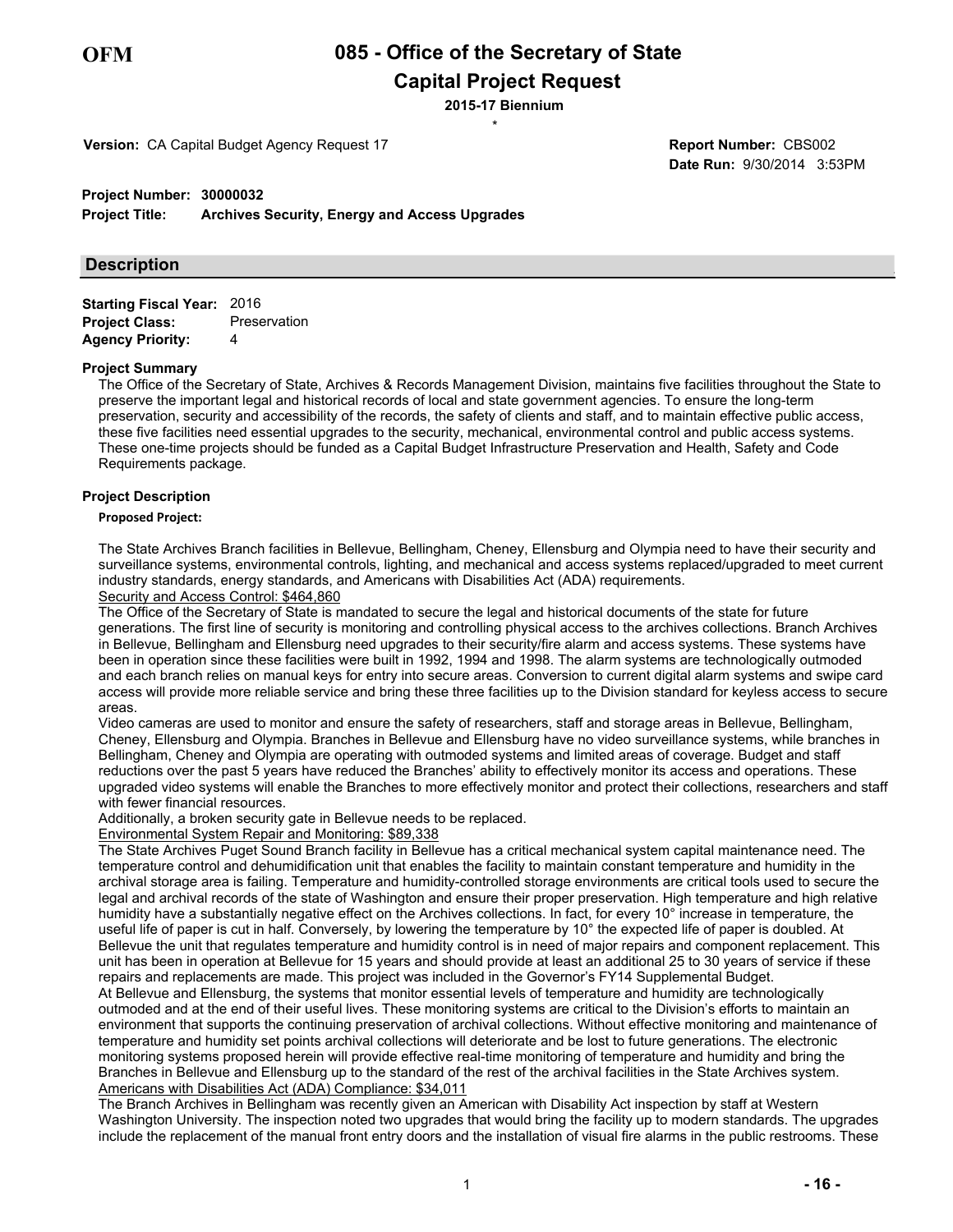# **Capital Project Request**

\* **2015-17 Biennium**

**Version:** CA Capital Budget Agency Request 17

**Date Run:** 9/30/2014 3:53PM **Report Number:** CBS002

#### **Project Number: 30000032**

**Project Title: Archives Security, Energy and Access Upgrades**

#### **Description**

upgrades will enable the Branch to provide accessibility and safety for it users.

Northwest Branch Lighting and Fire/Smoke Upgrades: \$123,724

Western Washington University facility staff have notified us that the lighting fixtures need replacement. They do not currently meet energy efficiency standards and the bulbs are difficult and expensive to replace. The proposal includes installation of motion sensing switches for the lights and ballasts that accommodate energy-efficient bulbs.

University facility staff have also notified us that the fire/smoke detectors are outmoded and need updating to maintain fire safety for the facility.

#### **Strategic Plan Support:**

This request is essential to collect and preserve the state's important legal and historical records from all state and local government agencies and to maintain the facilities and equipment necessary to carry out the archives' mission. Specifically the maintenance of facilities that ensure security and proper environmental controls for the collections.

These replacements and upgrades will enable the Archives to preserve its valuable and irreplaceable archival collections in a secure environment that meets archival standards with equipment and systems that are adequate for the purposes of protecting collections from damage and loss, as well as ensuring the physical security of our public research patrons and staff. ADA upgrades will make the collections held in the Branch Archives safely accessible for all of our researches, including those with disabilities.

#### **Governor's Results Washington:**

This request provides essential support to the Governor's Results Washington Goal of efficient, effective, and accountable government. The archives maintains facilities throughout the state to ensure access to the states important legal and historical records for public researchers and agency employees. This access provides transparency in decisions made by the government.

#### **Impacts on Clients and Services:**

The five Branch Archives hold over 189,865 cubic feet of irreplaceable Archival records from state and local government and they serve 150 state agencies and more than 2,400 units of local government. If the request is funded, the State Archives can ensure that these records are adequately preserved and protected from physical damage and theft. We will also improve our ability to protect researchers and the staff providing access to the records.

Impact on other state programs or other units of government:

There will be no fiscal impact on other units of government, but the State Archives Branches will be able to adequately preserve, protect and provide access to the archival records of state and local government agencies. **Alternatives Explored:** 

The basic alternatives to each of these projects is to not select them for funding.

Not installing improved security and access control systems will continue to put the collections and staff at risk. In some instances we only have one staff member in a facility. When this occurs, staff are particularly vulnerable and when they need to leave to retrieve more records, the collections in use by researchers are not watched. This will eventually lead to the unauthorized access, damage and loss of archival records.

Next to collecting the records, the simplest preservation method the archives employs is to ensure environmental conditions that stabilize and increase the life of the records in our custody. Maintaining the equipment and staying on top of monitoring temperature and humidity is essential to that success. If the equipment is not repaired and kept in working order the lifespan of the records in our care will shorten. As noted, an increase of 10° will cut the life span of paper in half.

One of the main missions of the archives is to provide access to its collections. The location of our facilities was decided to ensure easy access to the records. By dividing the state into 5 regions we were able to keep the records closer to the area of creation. For instance, the records from Yakima are stored in Ellensburg. The next level of access is to ensure physical access into the facility. All of our facilities, with the exception of Bellingham, have Americans with Disabilities door operators. This request is submitted at the request of the Western Washington University Disability Resources Office. By not approving this request, disabled visitors to the facility will need assistance to enter.

The lighting and fire/smoke alarm upgrades for the Bellingham facility are highly recommended by Western Washington University facility. The fire/smoke alarms, speakers, strobes, and pull stations are outmoded and need to be replaced to meet current standards. Not funding this request continues to put the collections, staff, and visitors at risk. We have been notified by University staff that they will no longer be supplying bulbs for the archives facility in Bellingham as they have become too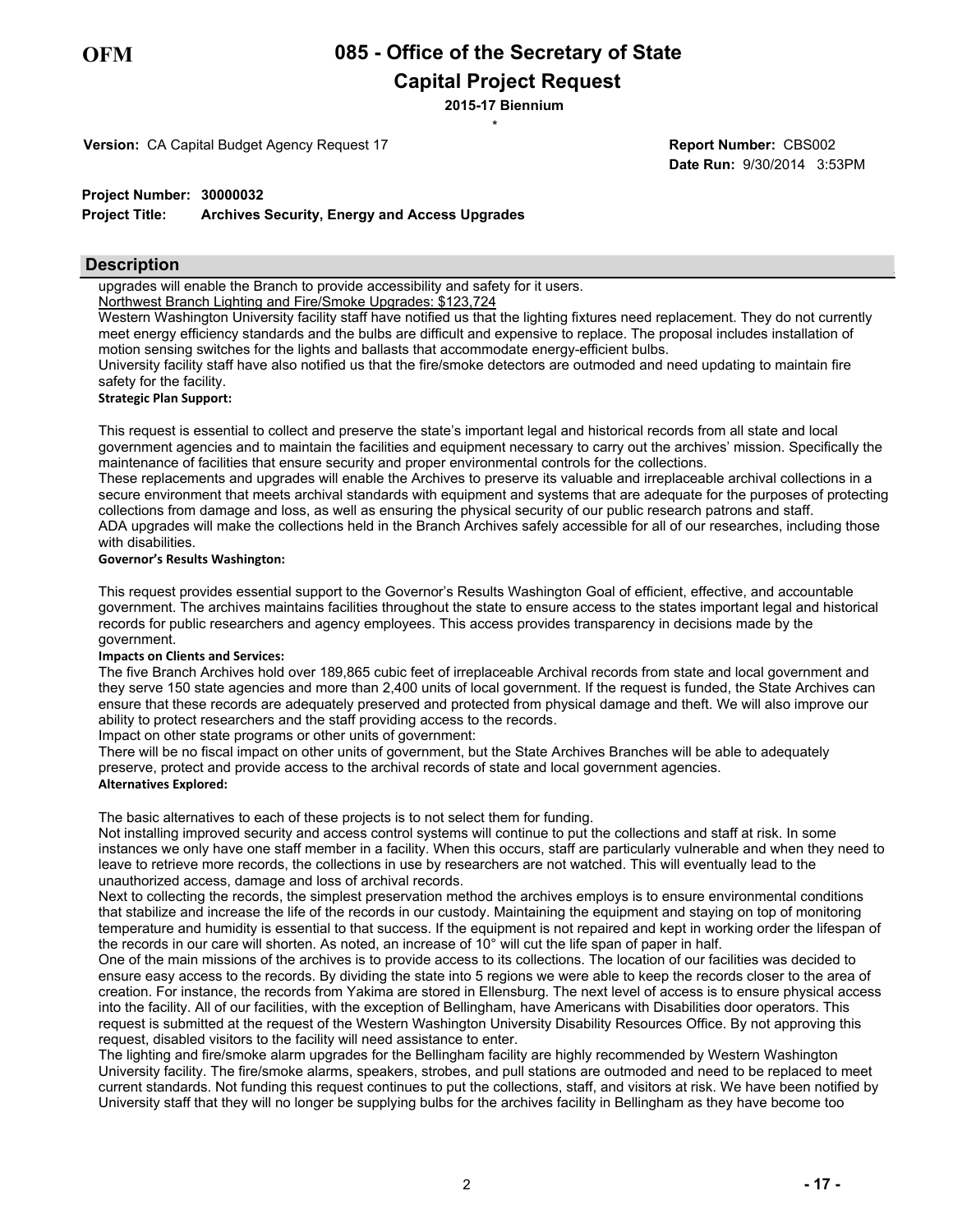**Capital Project Request**

\* **2015-17 Biennium**

**Version:** CA Capital Budget Agency Request 17

**Date Run:** 9/30/2014 3:53PM **Report Number:** CBS002

**Project Number: 30000032**

**Project Title: Archives Security, Energy and Access Upgrades**

#### **Description**

expensive to acquire and stock. Instead they will require us to purchase and stock bulbs. By not replacing these fixtures that are over 20 years old, higher energy costs will continue until replacement bulbs will no longer be available. **Effects of Non-Funding:** 

See Alternatives explored by agency.

The five Archives Branches, operating with reduced staff, will continue be vulnerable to unauthorized access, damage and loss of archival records. The Northwest Branch will not have ADA door operators on the front doors, and the Puget Sound Branch climate control system will continue to be at risk.

#### **Relationship to Operating:**

Beyond reducing energy costs through the installation of more efficient light fixtures and enabling reduced staff to more efficiently protect and monitor Archives Branch facilities, this package will not significantly affect the State Archives operating budget.

#### **Expenditures Assumptions:**

One-time FY2016: \$384,252 One-time FY2017: \$327,681 Explanation of costs by object: ER – All Improvements Repairs and Maintenance will be through interagency agreements with the host university.

#### **Location**

**City:** Olympia **County:** Thurston **Legislative District:** 022

#### **Project Type**

Facility Preservation (Minor Works)

#### **Growth Management impacts**

N/A

 **Funding**

| <u>i ununiy</u> |                         |                           | 2015-17 Fiscal Period                           |                            |                  |                              |
|-----------------|-------------------------|---------------------------|-------------------------------------------------|----------------------------|------------------|------------------------------|
| Acct<br>Code    | <b>Account Title</b>    | <b>Estimated</b><br>Total | <b>Expenditures</b><br>Prior<br><b>Biennium</b> | Current<br><b>Biennium</b> | <b>Reapprops</b> | <b>New</b><br><b>Approps</b> |
| $057-1$         | State Bldg Constr-State | 712,000                   |                                                 |                            |                  | 712,000                      |
|                 | <b>Total</b>            | 712,000                   | 0                                               | 0                          | 0                | 712,000                      |
|                 |                         |                           | <b>Future Fiscal Periods</b>                    |                            |                  |                              |
|                 |                         | 2017-19                   | 2019-21                                         | 2021-23                    | 2023-25          |                              |
| $057-1$         | State Bldg Constr-State |                           |                                                 |                            |                  |                              |
|                 | <b>Total</b>            | 0                         | 0                                               | 0                          | 0                |                              |

#### **Operating Impacts**

#### **No Operating Impact**

#### **SubProjects**

**SubProject Title: SubProject Number: 30000034 Puget Sound Branch Environmental System Repair and Monitoring**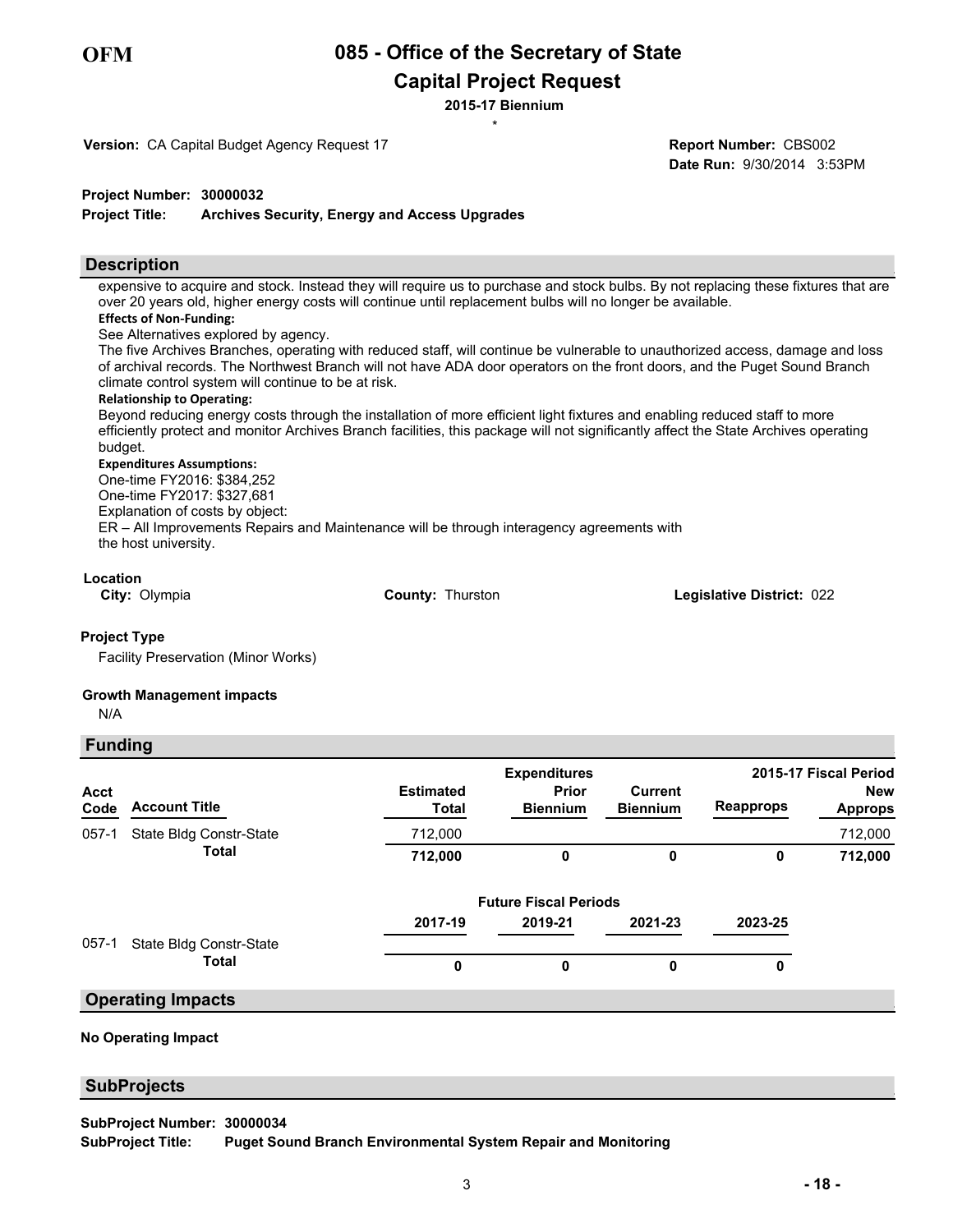# **Capital Project Request**

\* **2015-17 Biennium**

**Version:** CA Capital Budget Agency Request 17

**Date Run:** 9/30/2014 3:53PM **Report Number:** CBS002

**Project Number: 30000032**

**Project Title: Archives Security, Energy and Access Upgrades**

#### **SubProjects**

**SubProject Title: SubProject Number: 30000034 Puget Sound Branch Environmental System Repair and Monitoring**

| <b>Starting Fiscal Year: 2016</b> |              |
|-----------------------------------|--------------|
| <b>Project Class:</b>             | Preservation |
| <b>Agency Priority:</b>           | 4            |

#### **Project Summary**

The State Archives Puget Sound Branch facility in Bellevue has a critical mechanical system capital maintenance need.

#### **Project Description**

The temperature control and dehumidification unit that enables the facility to maintain constant temperature and humidity in the archival storage area is failing. Temperature and humidity-controlled storage environments are critical tools used to secure the legal and archival records of the state of Washington and ensure their proper preservation. High temperature and high relative humidity have a substantially negative effect on the Archives collections. In fact, for every 10° increase in temperature, the useful life of paper is cut in half. Conversely, by lowering the temperature by 10° the expected life of paper is doubled. At Bellevue the unit that regulates temperature and humidity control is in need of major repairs and component replacement. This unit has been in operation at Bellevue for 15 years and should provide at least an additional 25 to 30 years of service if these repairs and replacements are made. This project was included in the Governor's FY14 Supplemental Budget. At Bellevue and Ellensburg, the systems that monitor essential levels of temperature and humidity are technologically outmoded and at the end of their useful lives. These monitoring systems are critical to the Division's efforts to maintain an environment that supports the continuing preservation of archival collections. Without effective monitoring and maintenance of temperature and humidity set points archival collections will deteriorate and be lost to future generations. The electronic monitoring systems proposed herein will provide effective real-time monitoring of temperature and humidity and bring the Branches in Bellevue and Ellensburg up to the standard of the rest of the archival facilities in the State Archives system.

| <b>Starting Fiscal Year: 2016</b> |              |
|-----------------------------------|--------------|
| <b>Project Class:</b>             | Preservation |
| <b>Agency Priority:</b>           | 4            |

#### **Project Summary**

The Branch Archives in Bellingham was recently given an American with Disability Act inspection by staff at Western Washington University. The inspection noted two upgrades that would bring the facility up to modern standards.

#### **Project Description**

The upgrades include the replacement of the manual front entry doors and the installation of visual fire alarms in the public restrooms. These upgrades will enable the Branch to provide accessibility and safety for it users.

| <b>Starting Fiscal Year: 2016</b> |              |
|-----------------------------------|--------------|
| Project Class:                    | Preservation |
| Agency Priority:                  | 4            |

#### **Project Summary**

Western Washington University facility staff have notified us that the lighting fixtures and fire/smoke detectors need replacement.

#### **Project Description**

The fixtures do not currently meet energy efficiency standards and the bulbs are difficult and expensive to replace. The proposal includes installation of motion sensing switches for the lights and ballasts that accommodate energy-efficient bulbs. University facility staff have also notified us that the fire/smoke detectors are outmoded and need updating to maintain fire safety for the facility.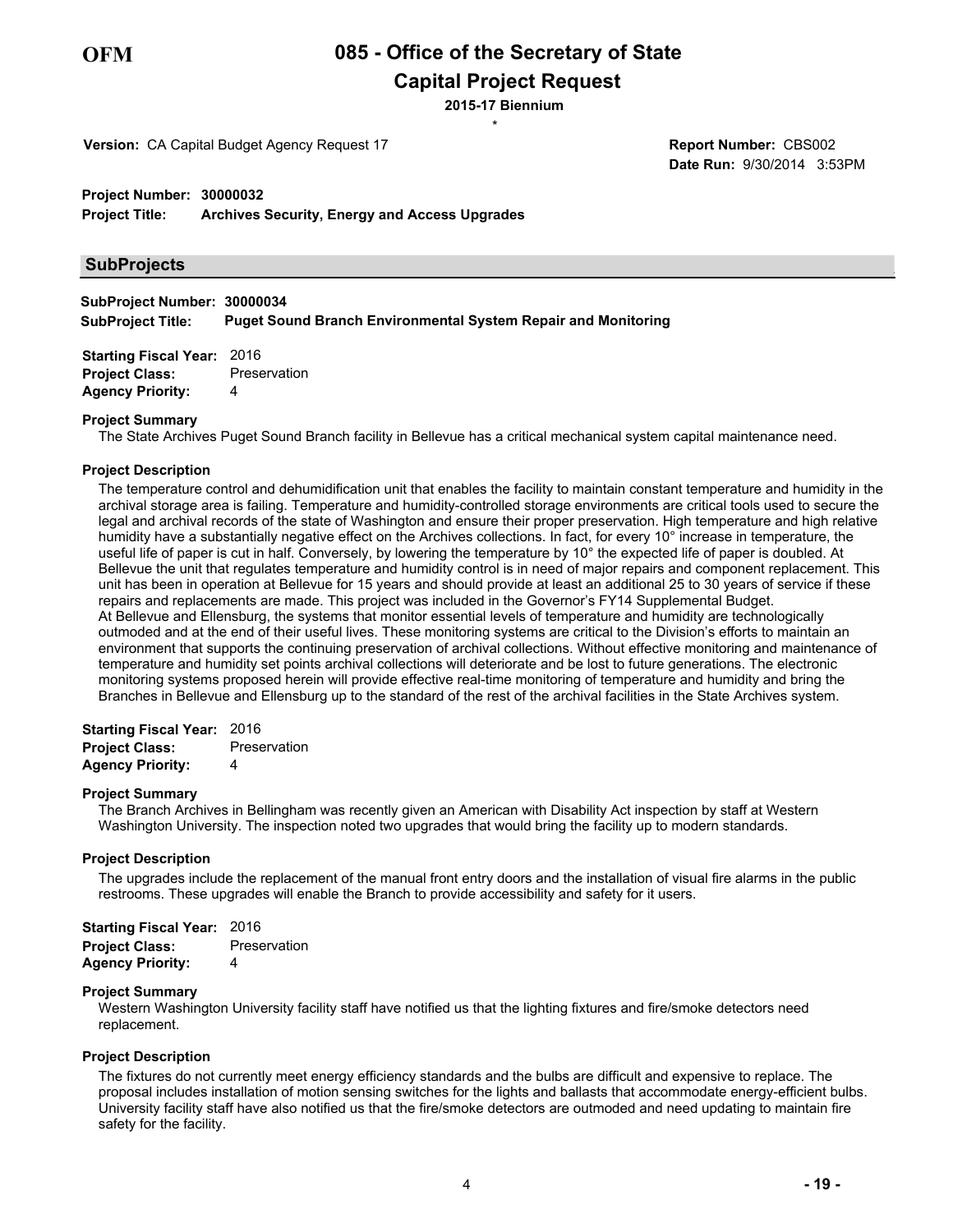# **Capital Project Request**

\* **2015-17 Biennium**

**Version:** CA Capital Budget Agency Request 17

**Date Run:** 9/30/2014 3:53PM **Report Number:** CBS002

**Project Number: 30000032**

**Project Title: Archives Security, Energy and Access Upgrades**

#### **SubProjects**

| SubProject Number: 30000037       |                                               |
|-----------------------------------|-----------------------------------------------|
|                                   | SubProject Title: Security and Access Control |
| <b>Starting Fiscal Year: 2016</b> |                                               |
| <b>Project Class:</b>             | Preservation                                  |
| <b>Agency Priority:</b>           | 4                                             |

#### **Project Summary**

The Office of the Secretary of State is mandated to secure the legal and historical documents of the state for future generations. The first line of security is monitoring and controlling physical access to the archives collections. Branch Archives in Bellevue, Bellingham and Ellensburg need upgrades to their security/fire alarm and access systems. These systems have been in operation since these facilities were built in 1992, 1994 and 1998. The alarm systems are technologically outmoded and each branch relies on manual keys for entry into secure areas. Conversion to current digital alarm systems and swipe card access will provide more reliable service and bring these three facilities up to the Division standard for keyless access to secure areas.

#### **Project Description**

Video cameras are used to monitor and ensure the safety of researchers, staff and storage areas in Bellevue, Bellingham, Cheney, Ellensburg and Olympia. Branches in Bellevue and Ellensburg have no video surveillance systems, while branches in Bellingham, Cheney and Olympia are operating with outmoded systems and limited areas of coverage. Budget and staff reductions over the past 5 years have reduced the Branches' ability to effectively monitor its access and operations. These upgraded video systems will enable the Branches to more effectively monitor and protect their collections, researchers and staff with fewer financial resources.

Additionally, a broken security gate in Bellevue needs to be replaced.

#### **Location**

| <b>County: King</b>                                                                                                                                                    | Legislative District: 041 |  |
|------------------------------------------------------------------------------------------------------------------------------------------------------------------------|---------------------------|--|
| <b>County: King</b>                                                                                                                                                    | Legislative District: 041 |  |
| <b>County: Whatcom</b>                                                                                                                                                 | Legislative District: 040 |  |
| <b>County: Whatcom</b>                                                                                                                                                 | Legislative District: 040 |  |
| <b>County: Whatcom</b>                                                                                                                                                 | Legislative District: 040 |  |
| County: Spokane                                                                                                                                                        | Legislative District: 006 |  |
| <b>County: Kittitas</b>                                                                                                                                                | Legislative District: 013 |  |
| <b>County: Thurston</b>                                                                                                                                                | Legislative District: 022 |  |
| <b>City: Bellevue</b><br>City: Bellevue<br><b>City: Bellingham</b><br>City: Bellingham<br>City: Bellingham<br>City: Cheney<br><b>City: Ellensburg</b><br>City: Olympia |                           |  |

#### **Project Type**

Facility Preservation (Minor Works) Facility Preservation (Minor Works) Facility Preservation (Minor Works) Facility Preservation (Minor Works)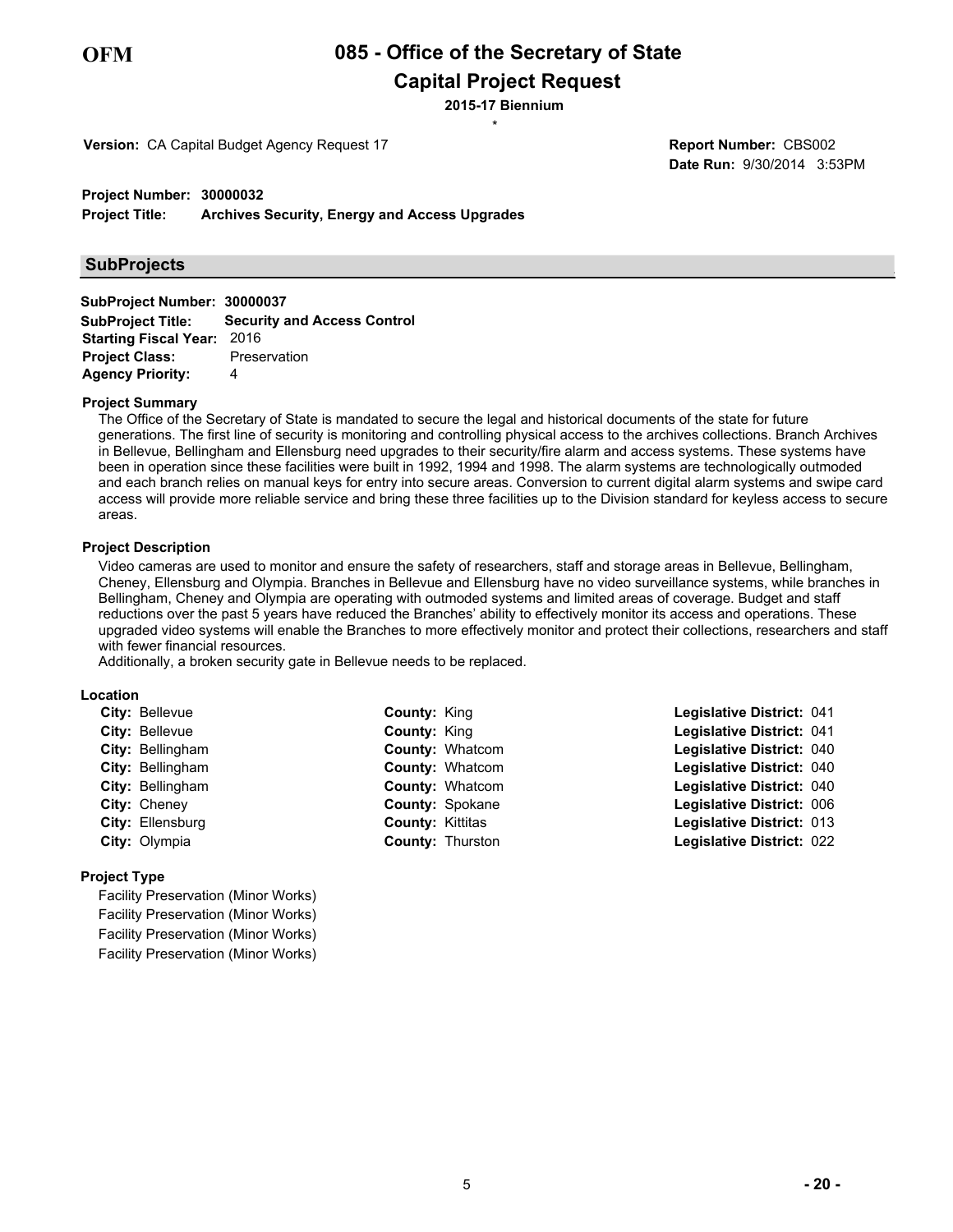

# **Capital Project Request**

\* **2015-17 Biennium**

**Version:** CA Capital Budget Agency Request 17

**Date Run:** 9/30/2014 3:53PM **Report Number:** CBS002

**Project Number: 30000032**

**Project Title: Archives Security, Energy and Access Upgrades**

#### **SubProjects**

**SubProject Title: SubProject Number: 30000034 Puget Sound Branch Environmental System Repair and Monitoring**

#### **Growth Management impacts** N/A

#### **Growth Management impacts** N/A

#### **Growth Management impacts** N/A

# **Growth Management impacts**

N/A

| <b>Funding</b> |                            |                           | <b>Expenditures</b>             |                                   |                  | 2015-17 Fiscal Period        |
|----------------|----------------------------|---------------------------|---------------------------------|-----------------------------------|------------------|------------------------------|
| Acct<br>Code   | <b>Account Title</b>       | <b>Estimated</b><br>Total | <b>Prior</b><br><b>Biennium</b> | <b>Current</b><br><b>Biennium</b> | <b>Reapprops</b> | <b>New</b><br><b>Approps</b> |
| $057 - 1$      | State Bldg Constr-State    | 89,000                    |                                 |                                   |                  | 89,000                       |
| $057 - 1$      | State Bldg Constr-State    | 34,000                    |                                 |                                   |                  | 34,000                       |
| $057-1$        | State Bldg Constr-State    | 124,000                   |                                 |                                   |                  | 124,000                      |
| $057-1$        | State Bldg Constr-State    | 465,000                   |                                 |                                   |                  | 465,000                      |
|                | <b>Total</b>               | 712,000                   | 0                               | 0                                 | 0                | 712,000                      |
|                |                            |                           | <b>Future Fiscal Periods</b>    |                                   |                  |                              |
|                |                            | 2017-19                   | 2019-21                         | 2021-23                           | 2023-25          |                              |
| $057-1$        | State Bldg Constr-State    |                           |                                 |                                   |                  |                              |
| $057-1$        | State Bldg Constr-State    |                           |                                 |                                   |                  |                              |
| $057-1$        | State Bldg Constr-State    |                           |                                 |                                   |                  |                              |
| $057-1$        | State Bldg Constr-State    |                           |                                 |                                   |                  |                              |
|                | Total                      | 0                         | 0                               | 0                                 | 0                |                              |
|                | <b>Operating Impacts</b>   |                           |                                 |                                   |                  |                              |
|                | <b>No Operating Impact</b> |                           |                                 |                                   |                  |                              |
|                | <b>No Operating Impact</b> |                           |                                 |                                   |                  |                              |
|                | <b>No Operating Impact</b> |                           |                                 |                                   |                  |                              |
|                | <b>No Operating Impact</b> |                           |                                 |                                   |                  |                              |
|                |                            |                           |                                 |                                   |                  |                              |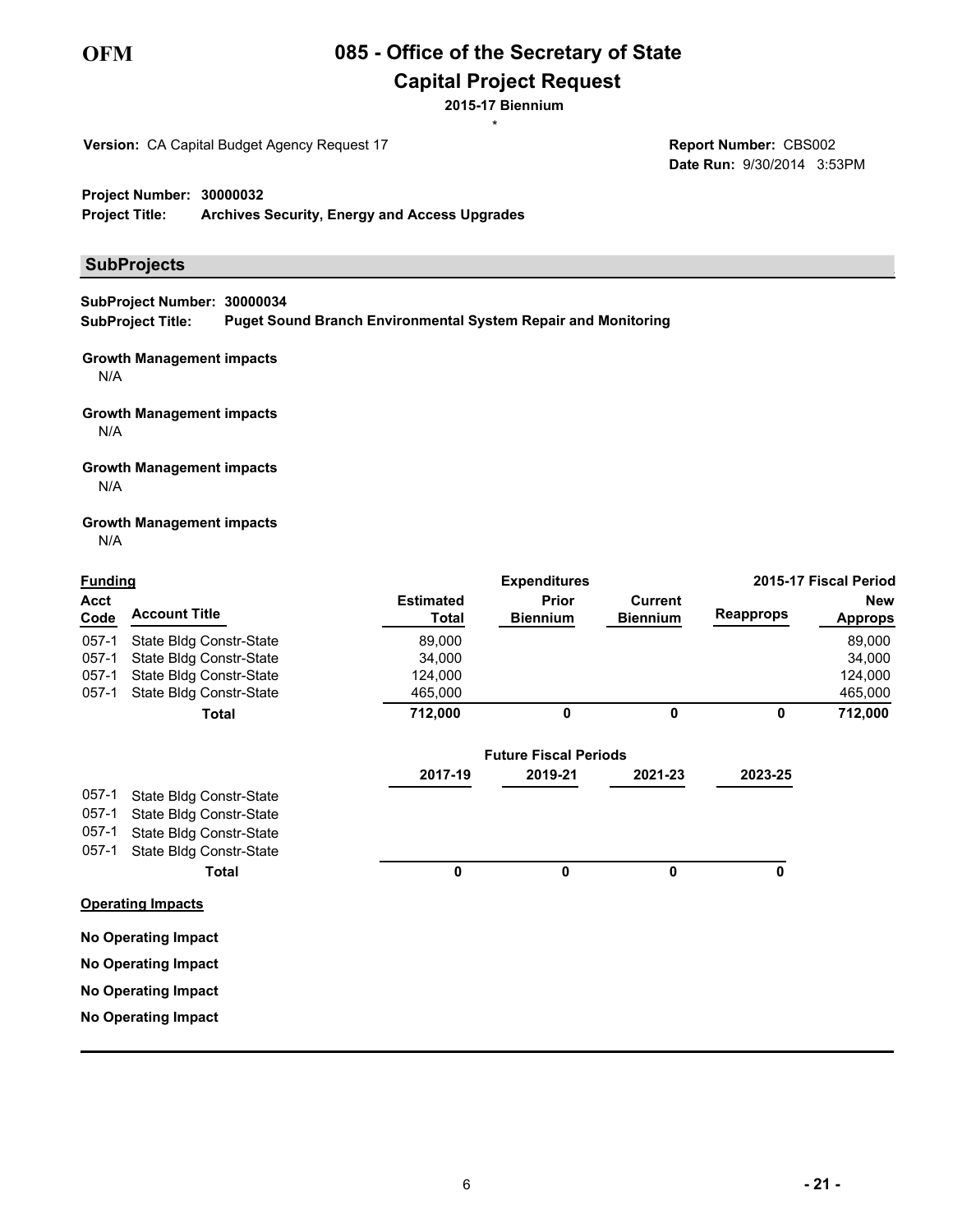

# **2015-2017 CAPITAL BUDGET MINOR WORKS LIST**

**30000032 Archives Security, Energy and Access Upgrades (Minor Works)** 

- **30000034 Puget Sound Branch Environmental System Repair and Monitoring**
- **30000035 Americans with Disabilities Act Compliance**
- **30000036 Northwest Branch Lighting and Fire/Smoke Upgrades**
- **30000037 Security and Access Control**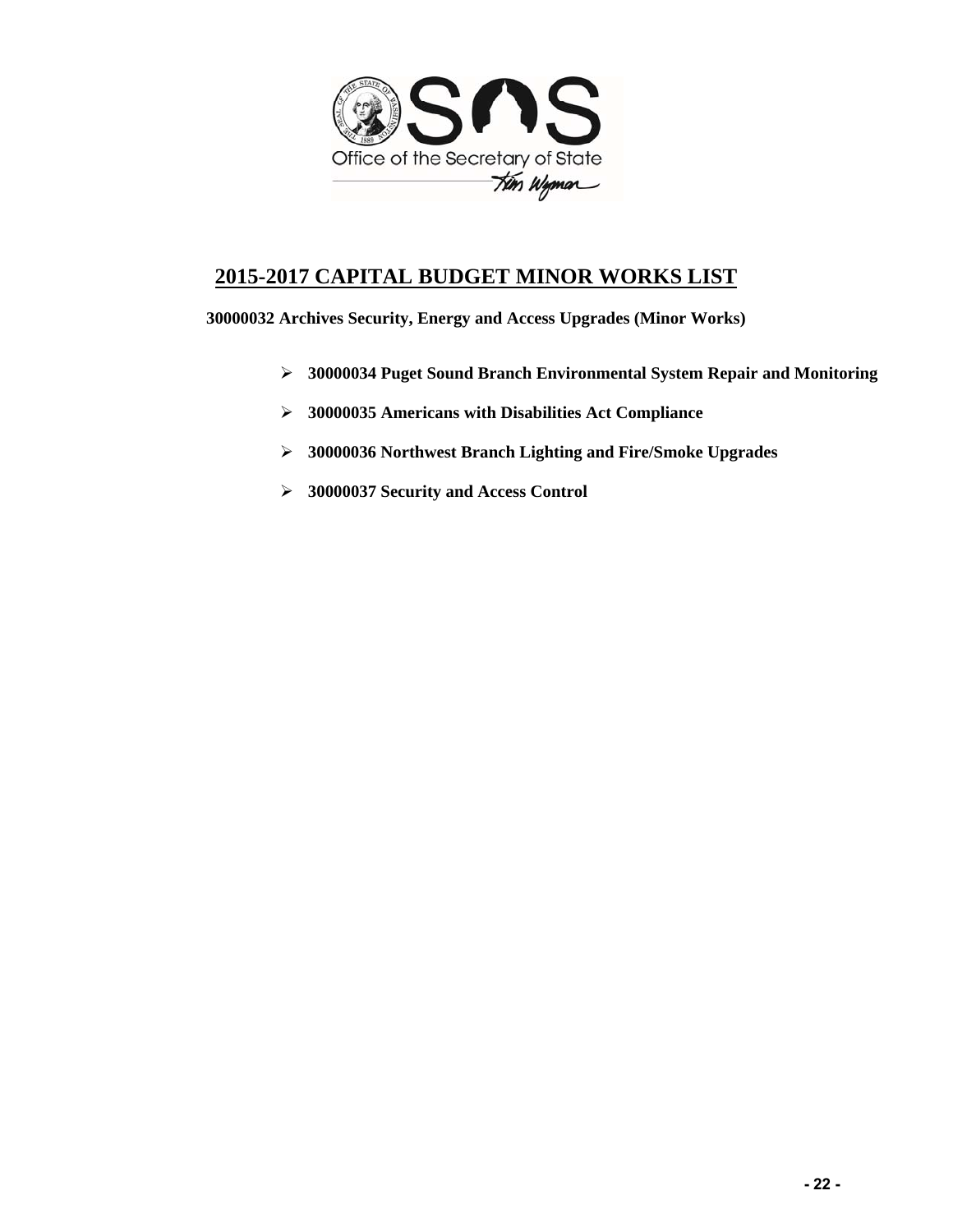# **Capital Project Request**

\* **2015-17 Biennium**

**Version:** CA Capital Budget Agency Request 17

**Date Run:** 9/30/2014 6:49PM **Report Number:** CBS002

#### **Project Number: 30000033**

**Project Title: Library-Archives Building predesign and design**

#### **Description**

**Starting Fiscal Year:** 2016 **Project Class:** Program **Agency Priority:** 1

#### **Project Summary**

The State Archives has been full since 2005. The State Records Center and leased overflow space from the private sector for the Records Center are quickly approaching full capacity. The State Library does not have sufficient space and has been leasing both its primary space and overflow space for over 10 years. The current library facility is located in a privately owned office building not designed or built for library operations. The Secretary of State's Office requests funds to develop a predesign and design for an adequate and functional Library-Archives Building. Heritage Center predesign materials for Library and Archives can be utilized for this project hence design and siting cost analysis can commence quickly.

#### **Project Description**

#### **Proposed Project:**

#### The State Archives:

The Archives & Records Management Division of the Office of the Secretary of State maintains two categories of records: long-term archival-quality documents and short-term records.

The State Archives preserves important long-term legal and historical records of state government. The records date back to 1853 and include the original territorial and state laws, the 1889 State Constitution, territorial tribal and local census documents, Supreme Court case files, executive-level policy files from state agencies, and legislative records to name a few. These constitute 3% of all records created by state government. Temperature and humidity-controlled storage environments are critical to maintain archival records and ensure proper preservation. Fluctuating and unstable temperature and humidity levels have a substantially negative effect on the Archives collections.

The Records Center stores short-term records of state government for fiscal, legal, and administrative needs. These records include inmate files, DSHS/DOH customer files, personnel files, purchasing contracts, payroll records, and other routine administrative records. Such documents constitute the remaining 97% of state government records. These records are maintained until the retention period has expired, usually six to sixty years, and then are shredded and destroyed. Together, the Archives and the Records Center store over 910 million state government documents.

The State Archives receives an average of 2,500 boxes of archival-quality records each year from state agencies. The State Archives facility on the capital campus, located between Capitol Way and the Highways-Licensing Building, is an underground facility built in 1962 and has been full since 2005. Since then the Archives has been forced to store important archival records at the State Records Center in Tumwater. While the Records Center is secure, it does not have sufficient temperature and humidity controls for long-term preservation of archival records. The building does not meet modern energy efficiency standards.

Over the past 25 years, the Secretary of State's Office anticipated a shortage of archival storage and studied alternatives for additional storage. In 2007, SSB 5882 authorized filing fee surcharges to fund the development, construction and operation of the Washington State Heritage Center. The Heritage Center was intended to co-locate the State Archives and the State Library on the capital campus. Extensive preliminary design, design, and siting studies were completed for the Heritage Center building investing close to \$10 million dollars in this project. Authorization to construct the Heritage Center on the capital campus was never approved.

The Archives division currently leads the Paper Records Reduction Workgroup involving eight of the largest customers (state agencies) to seek alternative storage and retainage options. Although this workgroup has made significant positive impacts, the Records Center and leased storage space are approaching maximum capacity. The records center is working with the Department of Enterprise Services to expand into underutilized state owned space currently occupied by the State Printer adjacent to the records center.

The records center is currently paying approximatley\$120,000 a year for leased space in a non-state facility to house the overflow due to the lack of space in the current archives. This space does not meet national archival standards for temperature and storage.

#### The State Library:

The State Library coordinates services to all libraries in the state, such as regional libraries, community college libraries, higher education academic libraries and libraries in state correctional facilities. Many services and subscriptions made available to the public at regional and community college libraries are coordinated and funded by the State Library. The State Library also maintains a collection of research materials focused on Washington state history, natural resources, and government.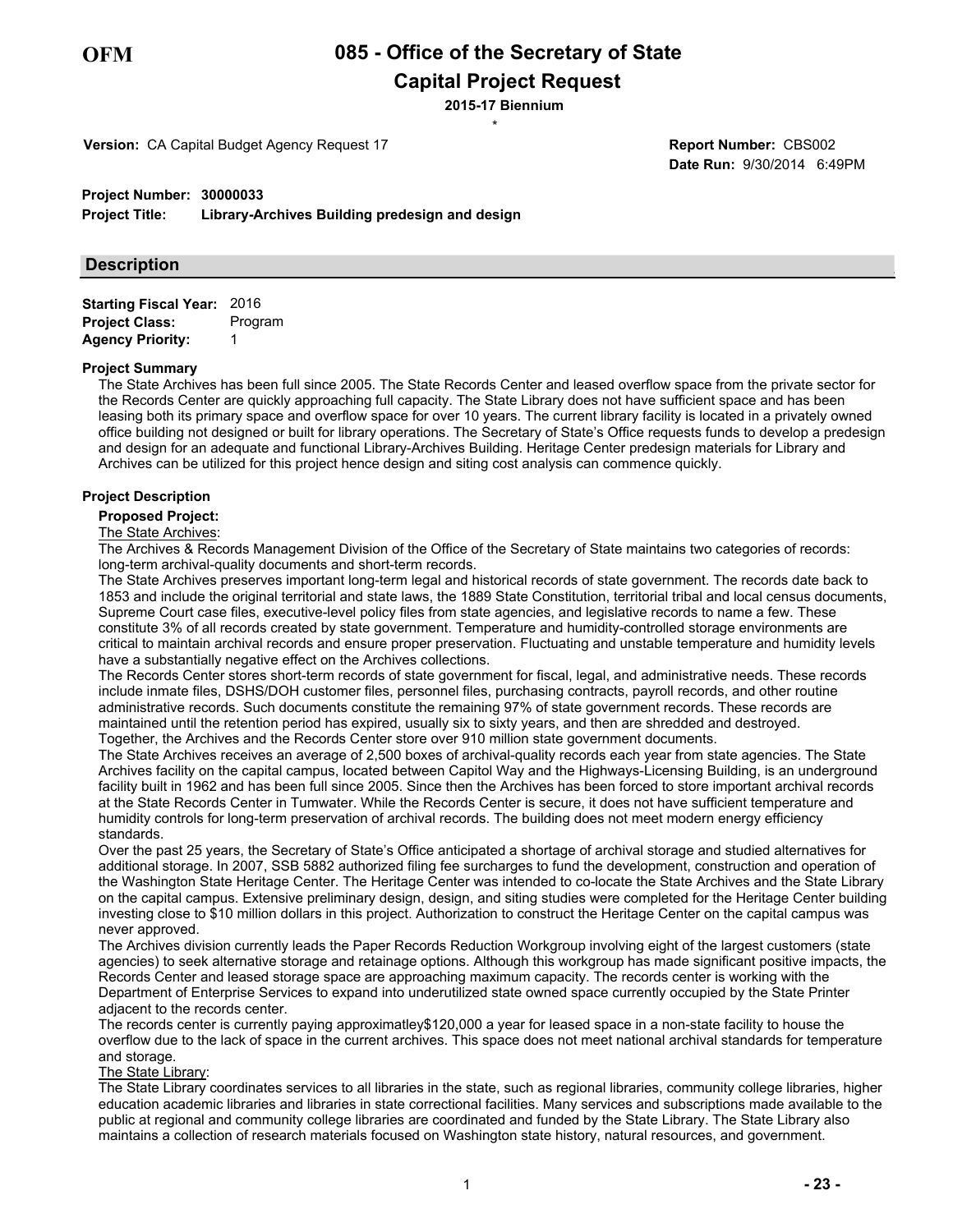**Capital Project Request**

\* **2015-17 Biennium**

**Version:** CA Capital Budget Agency Request 17

**Date Run:** 9/30/2014 6:49PM **Report Number:** CBS002

#### **Project Number: 30000033**

**Project Title: Library-Archives Building predesign and design**

#### **Description**

Until 2001, the State Library was located in the Prichard Building on the capital campus. Following the 2001 earthquake, the Library was moved to a temporary leased location in a privately owned office park in Tumwater. The temporary location is not adequate in size or layout for making the collection available to the public. The square footage of the space is also inadequate forcing the library to lease overflow space for additional storage. Together, the two leases cost over \$1.2 million per year.. The current facility was built as an office building, not a library. Weight restrictions require that most of the collection be placed on the ground floor which is not accessible to the public.

Future Biennia impacts would be for COP payments, moving expenses and operating costs that would be included in a future operating budget request upon completion of the project. The funding sources will be identified in that operating package.

#### **Strategic Plan Support:**

Co-Location Results in Better Service and Space Usage:

In addition to providing additional space, a new building will allow the State Archives and the State Library to strategically locate together. Co-location will allow the archival and library collections to be maintained at the same location, achieving economies of scale for storage capacity, personnel resources, and preservation technology. Co-location of the collections provides better service to researchers and the public, many of whom currently use both facilities but are forced to shuffle back and forth between locations.

A single facility will allow the two divisions to eliminate redundancies and share resources, such as research and storage space, expert personnel, and collecting and maintaining materials in digital formats. For example, the State Library maintains a collection of rare books and maps from the Territorial era that must be stored in secure temperature and humidity-controlled atmosphere provided for archival documents. Co-locating the resources will be more efficient and more effective for customers as well as the divisions.

Currently the Library and Archives use 115,000 SF of space without room to grow. Consolidation of operations would result in a facility of about 100,000 SF with the ability to grow for the next 20 years based on current use. It would also cut greenhouse gasses by eliminating the eight mile trip between the Library and State Archives for those utilizing both facilities as well as library and archive personnel needing to go to off-site storage facilities.

#### Facility Needs:

The facility needs for a Library-Archives Building are unusual:

· Storage of boxes is most efficient with either 36' high bay storage, which requires motorized stockpickers for access. Library material can be placed in 10' rolling compact storage. The Records Center in Tumwater currently uses 36' high bay storage with stockpickers.

· Both high bay shelving and compact shelving require particular reinforced floors that can withstand high floor loads. Only the first floor of the current library facility can meet these requirements and is inadequate in both accessibility and space to meet these needs.

· Preservation of archival-quality documents require specific temperature and humidity controls. Fluctuating and unstable temperature and humidity negatively affect the Archives collections. For every 10° increase in temperature, the useful life of paper is cut in half. Conversely, by lowering the temperature by 10°, the expected life of paper is doubled.

· The life span of the building will be indefinite. Archival documents are retained *forever*. So there will be no expectation that, at the end of 20 or 30 years, the building would no longer be needed or in use.

The unique temperature and humidity requirements for a Library-Archives Building, and the indefinite life span of the building, require operating costs and life-cycle costs to be a priority consideration during design and construction. Proper planning, design, and construction that include life-cycle cost analysis and energy efficiency measures will keep the operating costs of the building, and the climate control system in particular, manageable.

The Secretary of State's Office requests funding to develop a predesign, design, and citing option for a Library-Archives Building. The estimated cost is \$750,000. A predesign and design will outline options for location, construction, and financing of a facility that meets the long-term storage, customer-service, and operational needs of the State Archives and State Library. **Governor's Results Washington:**

This request provides essential support to the Governor's Results Washington Goal of efficient, effective, and accountable government. The Archives and Library programs maintain multiple facilities throughout the state to ensure access to the State's important legal and historical records for review, inspection and education by individuals spanning many walks of life. These individuals might include, Legislative staff, historians, educators, students, local and state employees, as well as various other Washington residents and visitors. This access provides transparency in decision made by the government as well as providing an opportunity for education.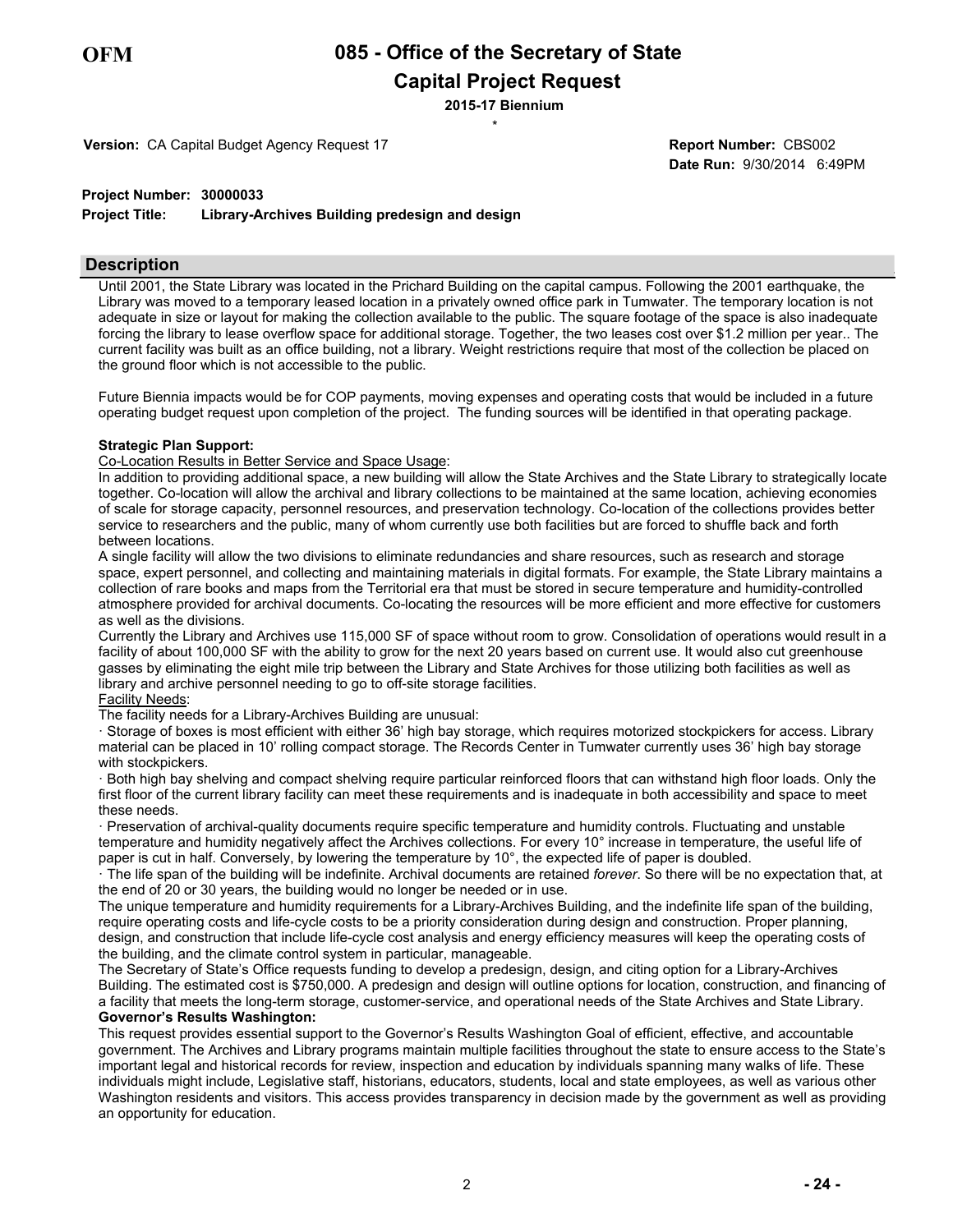**Capital Project Request**

\* **2015-17 Biennium**

**Version:** CA Capital Budget Agency Request 17

**Date Run:** 9/30/2014 6:49PM **Report Number:** CBS002

#### **Project Number: 30000033**

**Project Title: Library-Archives Building predesign and design**

#### **Description**

#### **Impact on clients and services:**

Co-locating the State Archives and State Library will improve services to researchers and other customers from the general public. For example, researching state government, legislative, or local history, family legacy, and genealogy utilize resources from both divisions. Providing researchers in one location will better serve the public and state government. Co-location will also reduce redundancies for state agencies that submit materials to both divisions.

#### **Alternatives Explored:**

The Legislature and Secretary of State's Office planned to construct the Washington State Heritage Center on the capital campus for the State Archives and State Library, but construction was not approved. The only other alternative is to continue to lease costly and insufficient storage space elsewhere in Thurston County.

#### **Effects of Non-Funding:**

The State Library is currently in a leased facility. This was intended to be a "temporary" location but the Library has now been there for over ten years. The location does not allow the public to access as many resources as are available due to space and layout constraints. The Library has to lease additional overflow space to store the collection. The two leases cost over \$1.2 million per year. The Secretary of State's Office believes that those funds are better spent on the operating costs of a state-owned building built to house the State Library rather than continue the lease of a private office building making most of the collection inaccessible to the public without needing staff retrieval.

The Archives center is full resulting in the need to store archival documents in a storage facility that does not meet environmental and storage standards. The division can also refuse to accept archival records from state agencies but this will result in the loss of the state's most important historical and legal documents, such as the original signed versions of bills, Supreme Court and Court of Appeals opinions, and gubernatorial proclamations. This is the most significant 1% – 3% of state records. The inability to store additional short-term records of State Agencies will negatively impact each agencies' current operating space needs. State Agencies adhering to the records retentions schedules would have to store these records in high dollar per square foot office space as opposed to the records center warehouse.

#### **Relationship to Operating:**

This package will allow program efficiencies and lease cost reductions overall for the Library and Archives division of the Secretary of State's Office. Due to the magnitude of the build and potential move of several offices, the Operating impact will likely not be realized until the 19-21 Biennium.

#### **Location**

**City:** Tumwater **County:** Thurston **Legislative District:** 022

#### **Project Type**

New Facilities/Additions (Major Projects)

#### **Growth Management impacts**

N/A

#### **New Facility:** No

#### **Funding**

|                     |                         |                                  | <b>Expenditures</b>          |                                   |                  | 2015-17 Fiscal Period        |
|---------------------|-------------------------|----------------------------------|------------------------------|-----------------------------------|------------------|------------------------------|
| <b>Acct</b><br>Code | <b>Account Title</b>    | <b>Estimated</b><br><b>Total</b> | Prior<br><b>Biennium</b>     | <b>Current</b><br><b>Biennium</b> | <b>Reapprops</b> | <b>New</b><br><b>Approps</b> |
| $057-1$             | State Bldg Constr-State | 56,178,000                       |                              |                                   |                  | 750,000                      |
|                     | <b>Total</b>            | 56,178,000                       | 0                            | 0                                 | 0                | 750,000                      |
|                     |                         |                                  | <b>Future Fiscal Periods</b> |                                   |                  |                              |
|                     |                         | 2017-19                          | 2019-21                      | 2021-23                           | 2023-25          |                              |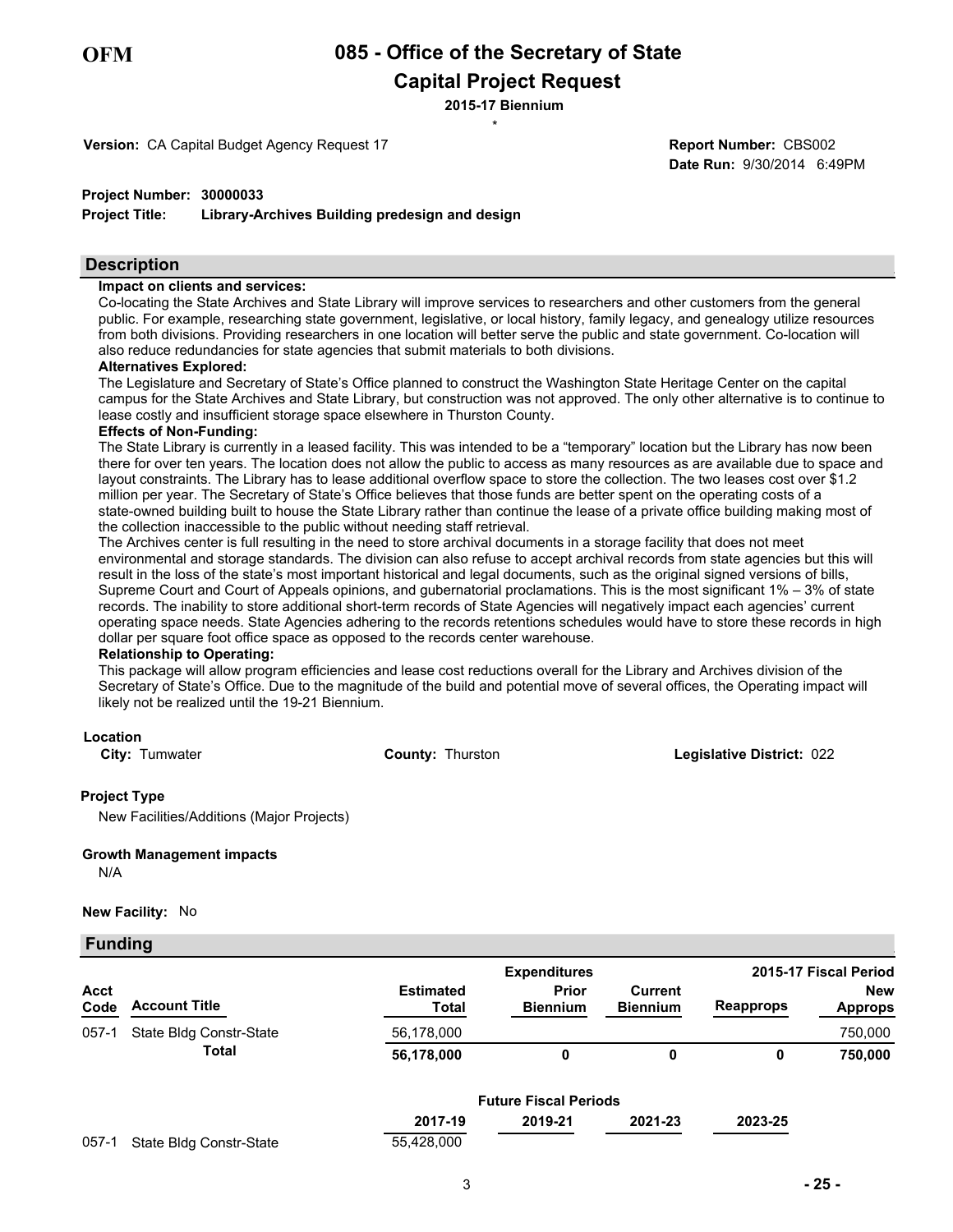# **085 - Office of the Secretary of State**

# **Capital Project Request**

\* **2015-17 Biennium**

**Version:** CA Capital Budget Agency Request 17

**Date Run:** 9/30/2014 6:49PM **Report Number:** CBS002

#### **Project Number: 30000033**

**Project Title: Library-Archives Building predesign and design**

| <b>Funding</b>                   |                         |                 |   |   |             |  |
|----------------------------------|-------------------------|-----------------|---|---|-------------|--|
| <b>Total</b>                     | 55,428,000              |                 | 0 | 0 | $\mathbf 0$ |  |
| <b>Schedule and Statistics</b>   |                         |                 |   |   |             |  |
|                                  | <b>Start Date</b>       | <b>End Date</b> |   |   |             |  |
| Predesign                        | 07/01/2015              | 12/01/2015      |   |   |             |  |
| <b>Design</b>                    | 2/1/2016                | 10/1/2016       |   |   |             |  |
| <b>Construction</b>              | 1/1/2017                | 6/1/2018        |   |   |             |  |
|                                  | <b>Total</b>            |                 |   |   |             |  |
| Gross Square Feet:               | 159,000                 |                 |   |   |             |  |
| Usable Square Feet:              | 130,000                 |                 |   |   |             |  |
| Efficiency:                      | 81.8%                   |                 |   |   |             |  |
| Escalated MACC Cost per Sq. Ft.: | 190                     |                 |   |   |             |  |
| <b>Construction Type:</b>        | <b>Archive Building</b> |                 |   |   |             |  |
| Is this a remodel?               | Yes                     |                 |   |   |             |  |
| A/E Fee Class:                   | B                       |                 |   |   |             |  |
| A/E Fee Percentage:              | 9.77%                   |                 |   |   |             |  |

# **Cost Summary**

|                                                  | <b>Escalated Cost</b> | % of Project |
|--------------------------------------------------|-----------------------|--------------|
| <b>Acquisition Costs Total</b>                   | 800,000               | $1.4\%$      |
| <b>Consultant Services</b>                       |                       |              |
| Pre-Schematic Design Services                    | 511,560               | 0.9%         |
| <b>Construction Documents</b>                    | 0                     | 0.0%         |
| <b>Extra Services</b>                            | 1,665,741             | 3.0%         |
| <b>Other Services</b>                            | 307,076               | 0.6%         |
| Design Services Contingency                      | 582,669               | 1.0%         |
| <b>Consultant Services Total</b>                 | 6,230,951             | 11.1%        |
| <b>Maximum Allowable Construction Cost(MACC)</b> | 30,135,926            |              |
| Site work                                        | 3,945,113             | 7.0%         |
| <b>Related Project Costs</b>                     | 912,475               | 1.6%         |
| <b>Facility Construction</b>                     | 25,278,338            | 45.0%        |
| <b>GCCM Risk Contingency</b>                     | $\Omega$              | 0.0%         |
| <b>GCCM or Design Build Costs</b>                | $\Omega$              | $0.0\%$      |
| <b>Construction Contingencies</b>                | 3,024,091             | 5.4%         |
| Non Taxable Items                                | 0                     | 0.0%         |
| Sales Tax                                        | 2,884,921             | 5.1%         |
| <b>Construction Contracts Total</b>              | 36,044,937            | 64.2%        |

**Equipment**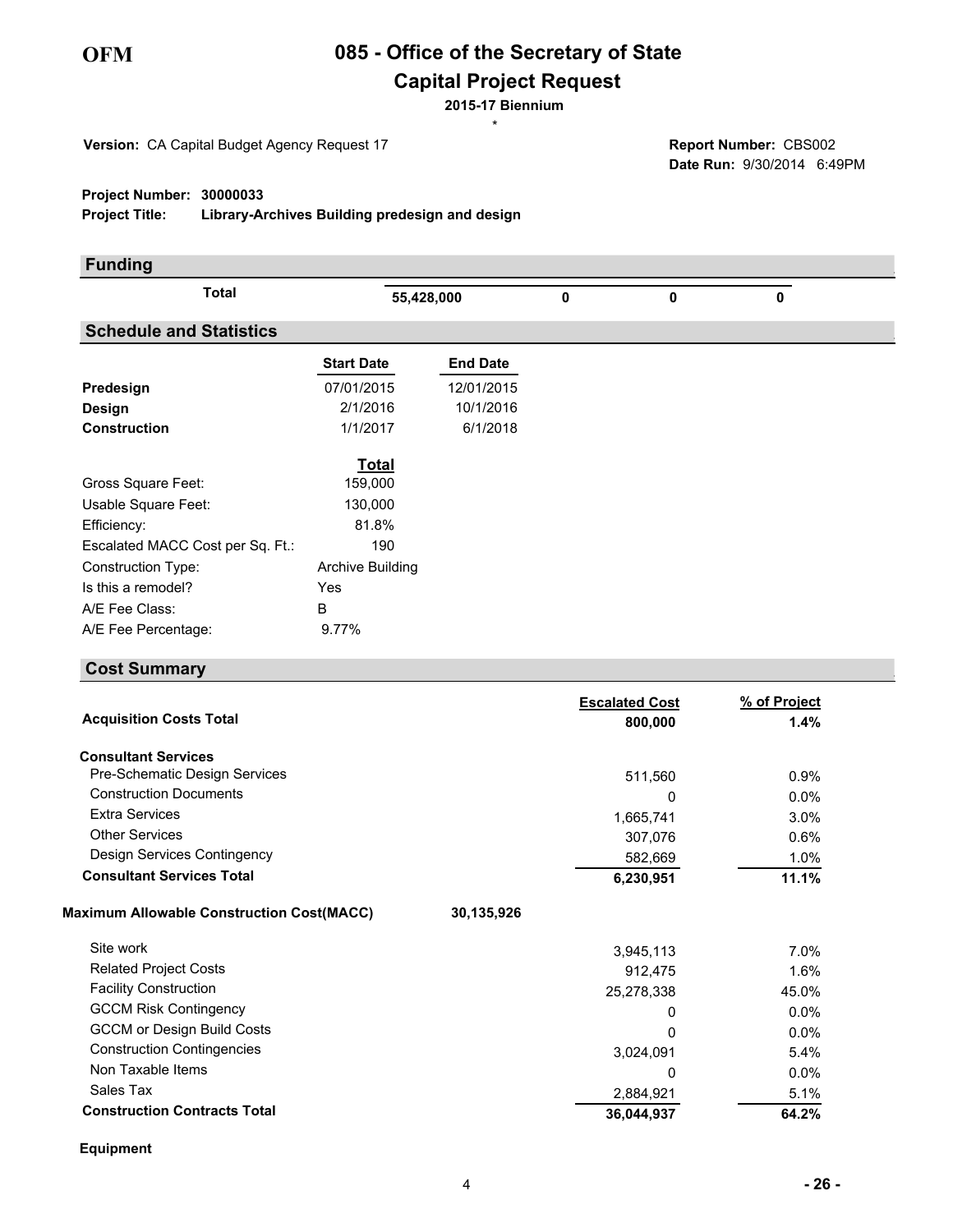# **085 - Office of the Secretary of State**

# **Capital Project Request**

\* **2015-17 Biennium**

**Version:** CA Capital Budget Agency Request 17

**Date Run:** 9/30/2014 6:49PM **Report Number:** CBS002

#### **Project Number: 30000033**

**Project Title: Library-Archives Building predesign and design**

#### **Cost Summary**

|                                            | <b>Escalated Cost</b> | % of Project |
|--------------------------------------------|-----------------------|--------------|
| Equipment                                  |                       |              |
| Equipment                                  | 10,248,662            | 18.2%        |
| Non Taxable Items                          | 0                     | $0.0\%$      |
| Sales Tax                                  | 891,634               | 1.6%         |
| <b>Equipment Total</b>                     | 11,140,296            | 19.8%        |
| <b>Art Work Total</b>                      | 75,000                | 0.1%         |
| <b>Other Costs Total</b>                   | 144,923               | 0.3%         |
| <b>Project Management Total</b>            | 1,741,535             | 3.1%         |
| <b>Grand Total Escalated Costs</b>         | 56,177,642            |              |
| <b>Rounded Grand Total Escalated Costs</b> | 56,178,000            |              |
| <b>Operating Impacts</b>                   |                       |              |

**No Operating Impact**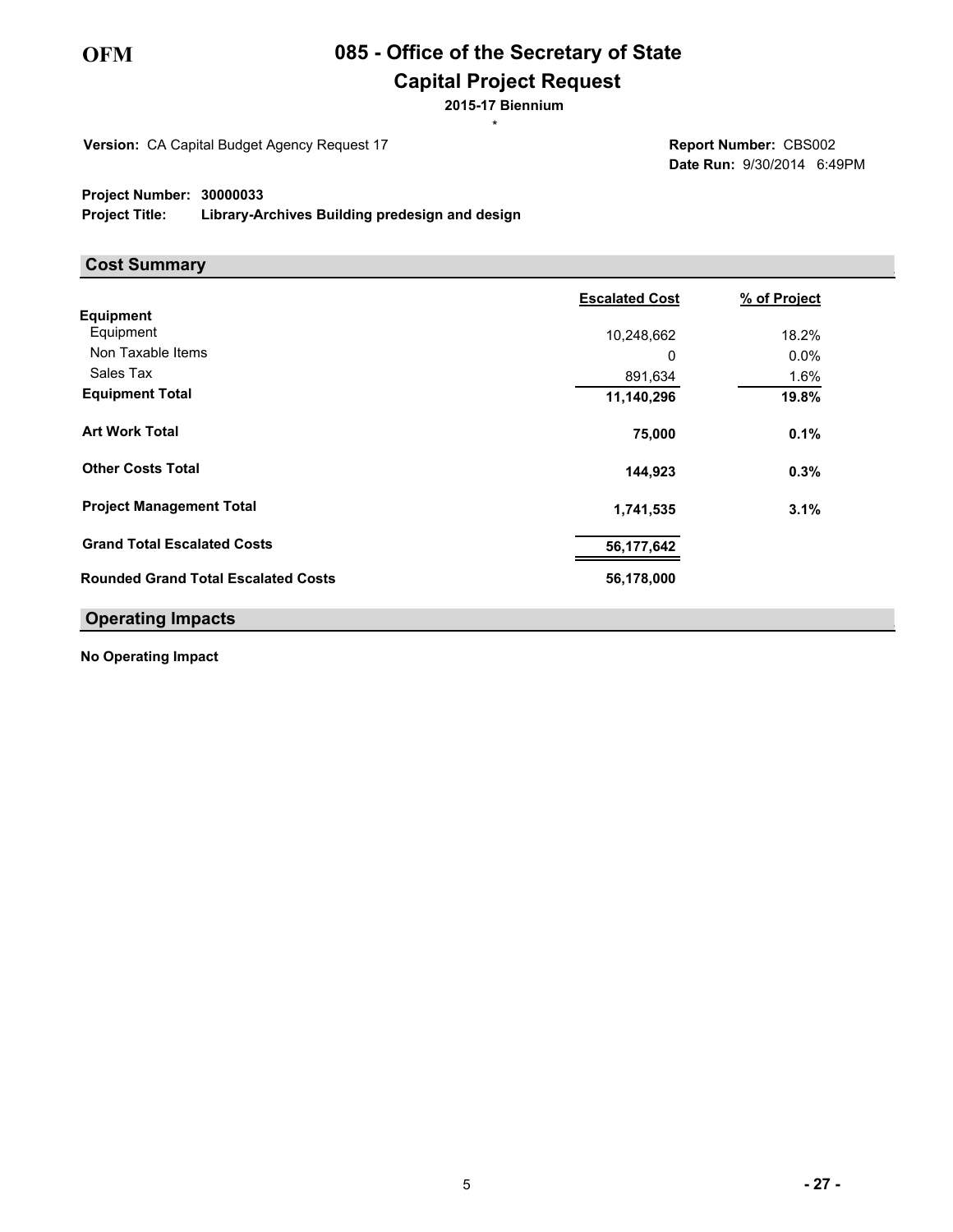# **085 - Office of the Secretary of State Cost Estimate Summary**

**2015-17 Biennium**

| <b>Cost Estimate Number: 2</b>                                                             |                                                                                                   | $\star$            | Report Number: CBS003               |            |
|--------------------------------------------------------------------------------------------|---------------------------------------------------------------------------------------------------|--------------------|-------------------------------------|------------|
| <b>Cost Estimate Title:</b>                                                                | Library-Archives Building predesign and design                                                    |                    | Date Run: 10/1/2014 2:03PM          |            |
| Version:<br><b>Project Number:</b><br><b>Project Title:</b><br><b>Project Phase Title:</b> | CA Capital Budget Agency Request 17<br>30000033<br>Library-Archives Building predesign and design |                    | <b>Agency Preferred: Yes</b>        |            |
| <b>Contact Info</b>                                                                        | <b>Contact Name: Mark Neary</b>                                                                   |                    | <b>Contact Number: 360.902.4186</b> |            |
| <b>Statistics</b>                                                                          |                                                                                                   |                    |                                     |            |
| Gross Sq. Ft.:                                                                             | 159,000                                                                                           |                    |                                     |            |
| Usable Sq. Ft.:                                                                            | 130,000                                                                                           |                    |                                     |            |
| Space Efficiency:                                                                          | 82%                                                                                               |                    |                                     |            |
| MACC Cost per Sq. Ft.:                                                                     | 173                                                                                               |                    |                                     |            |
| Escalated MACC Cost per Sq. Ft.:                                                           | 190                                                                                               |                    |                                     |            |
| Remodel?                                                                                   | Yes                                                                                               |                    |                                     |            |
| Construction Type:                                                                         | <b>Archive Building</b>                                                                           |                    |                                     |            |
| A/E Fee Class:<br>A/E Fee Percentage:                                                      | В<br>9.77%                                                                                        |                    |                                     |            |
| <b>Schedule</b>                                                                            | <b>Start Date</b>                                                                                 |                    |                                     |            |
|                                                                                            |                                                                                                   | <b>End Date</b>    |                                     |            |
| Predesign:                                                                                 | 07-2015<br>02-2016                                                                                | 12-2015<br>10-2016 |                                     |            |
| Design:<br>Construction:                                                                   | 01-2017                                                                                           |                    |                                     |            |
| Duration of Construction (Months):                                                         | 17                                                                                                | 06-2018            |                                     |            |
|                                                                                            |                                                                                                   |                    |                                     |            |
| <b>Cost Summary Escalated</b><br><b>Acquisition Costs Total</b>                            |                                                                                                   |                    |                                     |            |
| Pre-Schematic Design Services                                                              |                                                                                                   |                    | 511,560                             | 800,000    |
| <b>Construction Documents</b>                                                              |                                                                                                   |                    | 0                                   |            |
| <b>Extra Services</b>                                                                      |                                                                                                   |                    | 1,665,741                           |            |
| <b>Other Services</b>                                                                      |                                                                                                   |                    | 307,076                             |            |
| Design Services Contingency                                                                |                                                                                                   |                    | 582,669                             |            |
| <b>Consultant Services Total</b>                                                           |                                                                                                   |                    |                                     | 6,230,951  |
| Site work                                                                                  |                                                                                                   |                    | 3,945,113                           |            |
| <b>Related Project Costs</b>                                                               |                                                                                                   |                    | 912,475                             |            |
| <b>Facility Construction</b>                                                               |                                                                                                   |                    | 25,278,338                          |            |
| <b>Construction Contingencies</b>                                                          |                                                                                                   |                    | 3,024,091                           |            |
| Non Taxable Items                                                                          |                                                                                                   |                    | 0                                   |            |
| Sales Tax                                                                                  |                                                                                                   |                    | 2,884,921                           |            |
| <b>Construction Contracts Total</b>                                                        |                                                                                                   |                    |                                     | 36,044,937 |
|                                                                                            | <b>Maximum Allowable Construction Cost(MACC)</b>                                                  | 30,135,926         |                                     |            |
| Equipment                                                                                  |                                                                                                   |                    | 10,248,662                          |            |
| Non Taxable Items                                                                          |                                                                                                   |                    | 0                                   |            |
| Sales Tax                                                                                  |                                                                                                   |                    | 891,634                             |            |
| <b>Equipment Total</b>                                                                     |                                                                                                   |                    |                                     | 11,140,296 |
| <b>Art Work Total</b><br><b>Other Costs Total</b>                                          |                                                                                                   |                    |                                     | 75,000     |
|                                                                                            |                                                                                                   |                    |                                     | 144,923    |
| <b>Project Management Total</b>                                                            |                                                                                                   |                    |                                     | 1,741,535  |
| <b>Grand Total Escalated Costs</b>                                                         |                                                                                                   |                    |                                     | 56,177,642 |
| <b>Rounded Grand Total Escalated Costs</b>                                                 |                                                                                                   |                    |                                     | 56,178,000 |
| <b>Additional Details</b>                                                                  |                                                                                                   |                    |                                     |            |
| Alternative Public Works Project:                                                          |                                                                                                   | No                 |                                     |            |

**- 28 -**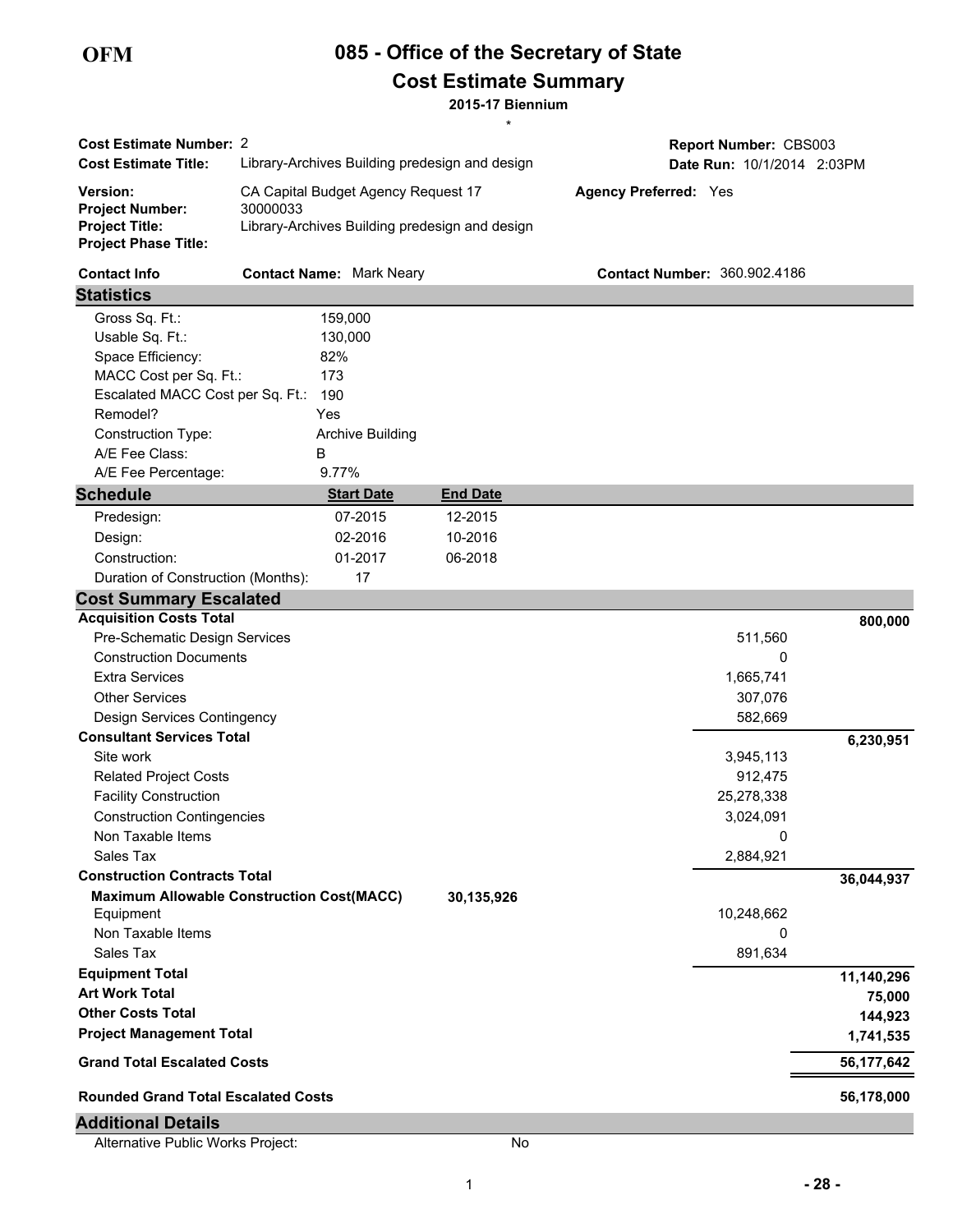# **085 - Office of the Secretary of State Cost Estimate Summary**

\* **2015-17 Biennium**

| <b>Cost Estimate Number: 2</b><br><b>Cost Estimate Title:</b>                                     | Library-Archives Building predesign and design                                                    |                              | <b>Report Number: CBS003</b><br>Date Run: 10/1/2014 2:03PM |
|---------------------------------------------------------------------------------------------------|---------------------------------------------------------------------------------------------------|------------------------------|------------------------------------------------------------|
| <b>Version:</b><br><b>Project Number:</b><br><b>Project Title:</b><br><b>Project Phase Title:</b> | CA Capital Budget Agency Request 17<br>30000033<br>Library-Archives Building predesign and design | <b>Agency Preferred: Yes</b> |                                                            |
| <b>Contact Info</b>                                                                               | <b>Contact Name: Mark Neary</b>                                                                   |                              | <b>Contact Number: 360.902.4186</b>                        |
| <b>Additional Details</b>                                                                         |                                                                                                   |                              |                                                            |
|                                                                                                   |                                                                                                   |                              |                                                            |
| State Construction Inflation Rate:                                                                |                                                                                                   | 3.08%                        |                                                            |
| Base Month and Year:                                                                              |                                                                                                   | 09-2014                      |                                                            |
| <b>Project Administration By:</b>                                                                 |                                                                                                   | AGY                          |                                                            |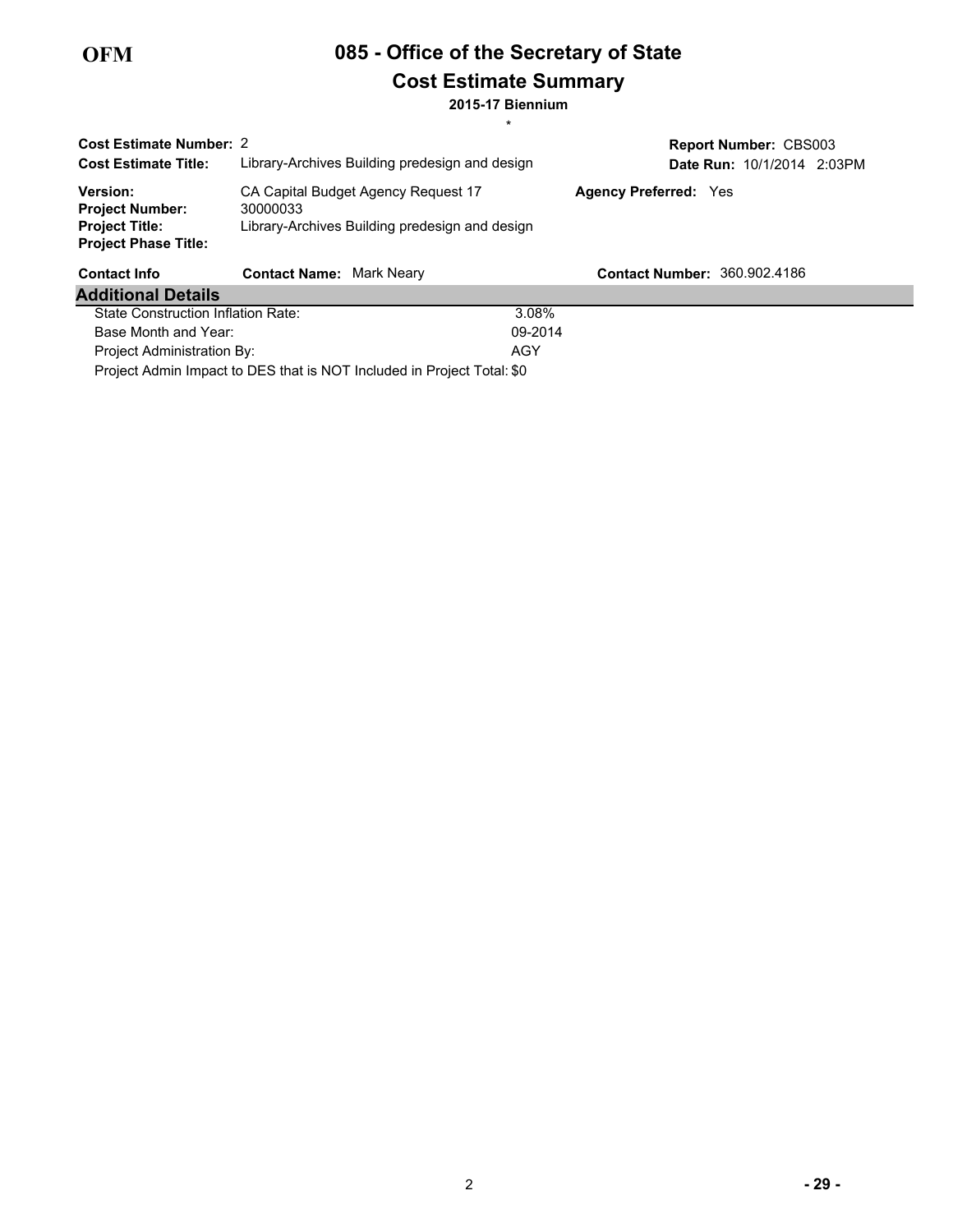# **085 - Office of the Secretary of State Cost Estimate Detail**

**2015-17 Biennium**

|                                                     |          |                                                |                                                |                 | $\star$ |                                     |                                   |
|-----------------------------------------------------|----------|------------------------------------------------|------------------------------------------------|-----------------|---------|-------------------------------------|-----------------------------------|
| <b>Cost Estimate Number: 2</b>                      |          |                                                |                                                |                 |         |                                     | Analysis Date: September 30, 2014 |
| <b>Cost Estimate Title:</b>                         |          | Library-Archives Building predesign and design |                                                |                 |         |                                     |                                   |
| <b>Detail Title:</b>                                |          | <b>Library Archives Building</b>               |                                                |                 |         |                                     |                                   |
| <b>Project Number:</b>                              | 30000033 |                                                |                                                |                 |         |                                     |                                   |
| <b>Project Title:</b>                               |          |                                                | Library-Archives Building predesign and design |                 |         |                                     |                                   |
| <b>Project Phase Title:</b><br>Location:            | Tumwater |                                                |                                                |                 |         |                                     |                                   |
| <b>Contact Info</b>                                 |          |                                                | <b>Contact Name: Mark Neary</b>                |                 |         | <b>Contact Number: 360.902.4186</b> |                                   |
| <b>Statistics</b>                                   |          |                                                |                                                |                 |         |                                     |                                   |
| Gross Sq. Ft.:                                      |          | 159,000                                        |                                                |                 |         |                                     |                                   |
| Usable Sq. Ft.:                                     |          | 130,000                                        |                                                |                 |         |                                     |                                   |
| Rentable Sq. Ft.:                                   |          | 0                                              |                                                |                 |         |                                     |                                   |
| Space Efficiency:                                   |          | 82%                                            |                                                |                 |         |                                     |                                   |
| Escalated MACC Cost per Sq. Ft.: 190                |          |                                                |                                                |                 |         |                                     |                                   |
| Escalated Cost per S. F. Explanation                |          |                                                |                                                |                 |         |                                     |                                   |
| Archival and Library space with specialized storage |          |                                                |                                                |                 |         |                                     |                                   |
| <b>Construction Type:</b>                           |          | <b>Archive Building</b>                        |                                                |                 |         |                                     |                                   |
| Remodel?                                            |          | Yes                                            |                                                |                 |         |                                     |                                   |
| A/E Fee Class:                                      |          | B                                              |                                                |                 |         |                                     |                                   |
| A/E Fee Percentage:                                 |          | 9.77%                                          |                                                |                 |         |                                     |                                   |
| Contingency Rate:                                   |          | 10.00%                                         |                                                |                 |         |                                     |                                   |
| <b>Contingency Explanation</b>                      |          |                                                |                                                |                 |         |                                     |                                   |
|                                                     |          |                                                |                                                |                 |         |                                     |                                   |
| Projected Life of Asset (Years):                    |          | 75                                             |                                                |                 |         |                                     |                                   |
| Location Used for Tax Rate:                         |          | Tumwater                                       |                                                |                 |         |                                     |                                   |
| Tax Rate:                                           |          | 8.70%                                          |                                                |                 |         |                                     |                                   |
| Art Requirement Applies:                            |          | Yes                                            |                                                |                 |         |                                     |                                   |
| Project Administration by:                          |          | <b>AGY</b>                                     |                                                |                 |         |                                     |                                   |
| Higher Education Institution?:                      |          | No                                             |                                                |                 |         |                                     |                                   |
| Alternative Public Works?:                          |          | No                                             |                                                |                 |         |                                     |                                   |
| <b>Project Schedule</b>                             |          |                                                | <b>Start Date</b>                              | <b>End Date</b> |         |                                     |                                   |
| Predesign:                                          |          |                                                | 07-2015                                        | 12-2015         |         |                                     |                                   |
| Design:                                             |          |                                                | 02-2016                                        | 10-2016         |         |                                     |                                   |
| Construction:                                       |          |                                                | 01-2017                                        | 06-2018         |         |                                     |                                   |
| Duration of Construction (Months):                  |          |                                                | 17                                             |                 |         |                                     |                                   |
| State Construction Inflation Rate:                  |          |                                                | 3.08%                                          |                 |         |                                     |                                   |
| Base Month and Year:                                |          |                                                | 9-2014                                         |                 |         |                                     |                                   |
| <b>Project Cost Summary</b>                         |          |                                                |                                                |                 |         |                                     |                                   |
| MACC:                                               |          |                                                | \$27,574,455                                   |                 |         |                                     |                                   |
| MACC (Escalated):                                   |          |                                                | \$30,135,926                                   |                 |         |                                     |                                   |
| <b>Current Project Total:</b>                       |          |                                                | \$51,570,989                                   |                 |         |                                     |                                   |
| Rounded Current Project Total:                      |          |                                                | \$51,571,000                                   |                 |         |                                     |                                   |
| <b>Escalated Project Total:</b>                     |          |                                                | \$56,177,642                                   |                 |         |                                     |                                   |
| Rounded Escalated Project Total:                    |          |                                                | \$56,178,000                                   |                 |         |                                     |                                   |
|                                                     |          |                                                |                                                |                 |         |                                     |                                   |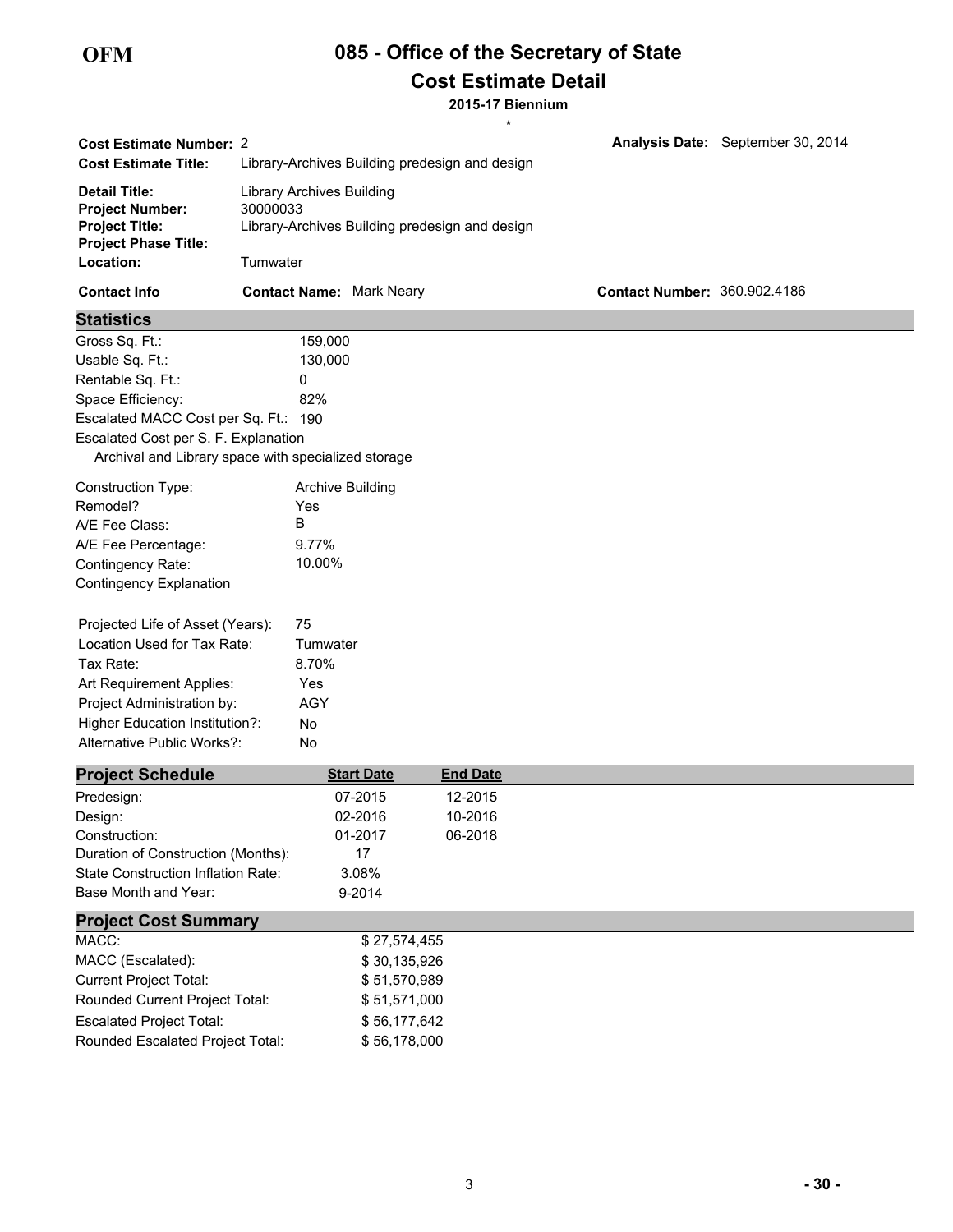| <b>ITEM</b>                                                | <b>Base Amount</b> | <b>Sub Total</b> | <b>Escalation</b><br><b>Factor</b> | <b>Escalated</b><br><b>Cost</b> |
|------------------------------------------------------------|--------------------|------------------|------------------------------------|---------------------------------|
| <b>ACQUISITION COSTS</b>                                   |                    |                  |                                    |                                 |
| <b>Demolition Cost</b>                                     | 450,000            |                  |                                    |                                 |
| Pre-Site Development                                       | 350,000            |                  |                                    |                                 |
| <b>Total: Acquisition Costs</b>                            |                    | 800,000          | 1.0000                             | 800,000                         |
| <b>CONSULTANT SERVICES</b>                                 |                    |                  |                                    |                                 |
| <b>Pre-Schematic Design Services</b>                       |                    |                  |                                    |                                 |
| Programming/Site Analysis                                  | 130,000            |                  |                                    |                                 |
| <b>Environment Analysis</b>                                | 110,000            |                  |                                    |                                 |
| Predesign Study                                            | 250,000            |                  |                                    |                                 |
| <b>SubTotal: Pre-Schematic Design Services</b>             |                    | 490,000          | 1.0440                             | 511,560                         |
| <b>Construction Documents</b><br>A/E Basic Design Services |                    |                  |                                    | 2,044,764                       |
| <b>SubTotal: Construction Documents</b>                    |                    |                  |                                    | 0                               |
| <b>Extra Services</b>                                      |                    |                  |                                    |                                 |
| Civil Design (Above Basic Services)                        | 85,000             |                  |                                    |                                 |
| Geotechnical Investigation                                 | 45,000             |                  |                                    |                                 |
| Commissioning (Systems Check)                              | 85,000             |                  |                                    |                                 |
| Site Survey                                                | 32,000             |                  |                                    |                                 |
| Testing                                                    | 22,000             |                  |                                    |                                 |
| Leadership Energy & Environment Design List(LEED)          | 145,000            |                  |                                    |                                 |
| Voice/Data Consultant                                      | 110,000            |                  |                                    |                                 |
| Value Engineering Participation & Implementation           | 22,000             |                  |                                    |                                 |
| <b>Constructability Review Participation</b>               | 18,500             |                  |                                    |                                 |
| Environmental Mitigation Services (EIS)                    | 65,000             |                  |                                    |                                 |
| Landscape Consultant                                       | 85,000             |                  |                                    |                                 |
| Arch/Lib Consultant                                        | 375,000            |                  |                                    |                                 |
| Interior Design Consultant                                 | 85,000             |                  |                                    |                                 |
| <b>Lighting Consultant</b>                                 | 65,000             |                  |                                    |                                 |
| Security and Access Control                                | 85,000             |                  |                                    |                                 |
| <b>HVAC Consult</b>                                        | 125,000            |                  |                                    |                                 |
| <b>Exterior Design Consult</b>                             | 45,000             |                  |                                    |                                 |
| <b>Public Meetings</b>                                     | 20,000             |                  |                                    |                                 |
| Models/Renderings                                          | 65,000             |                  |                                    |                                 |
| <b>SubTotal: Extra Services</b>                            |                    | 1,579,500        | 1.0546                             | 1,665,741                       |
| <b>Other Services</b>                                      |                    |                  |                                    |                                 |
| <b>Bid/Construction/Closeout</b>                           |                    |                  |                                    | 918,662                         |
| <b>HVAC Balancing</b>                                      | 75,000             |                  |                                    |                                 |
| Staffing                                                   | 175,000            |                  |                                    |                                 |
| As Builts                                                  | 30,000             |                  |                                    |                                 |
| <b>SubTotal: Other Services</b>                            |                    | 1,198,662        | 1.0967                             | 307,076                         |
| <b>Design Services Contingency</b>                         |                    |                  |                                    |                                 |
| Design Services Contingency                                | 531,293            |                  |                                    |                                 |
| <b>SubTotal: Design Services Contingency</b>               |                    | 531,293          | 1.0967                             | 582,669                         |
|                                                            |                    |                  |                                    |                                 |
| <b>Total: Consultant Services</b>                          |                    | 5,844,219        | 1.0662                             | 6,230,951                       |
| <b>CONSTRUCTION CONTRACTS</b>                              |                    |                  |                                    |                                 |

Site work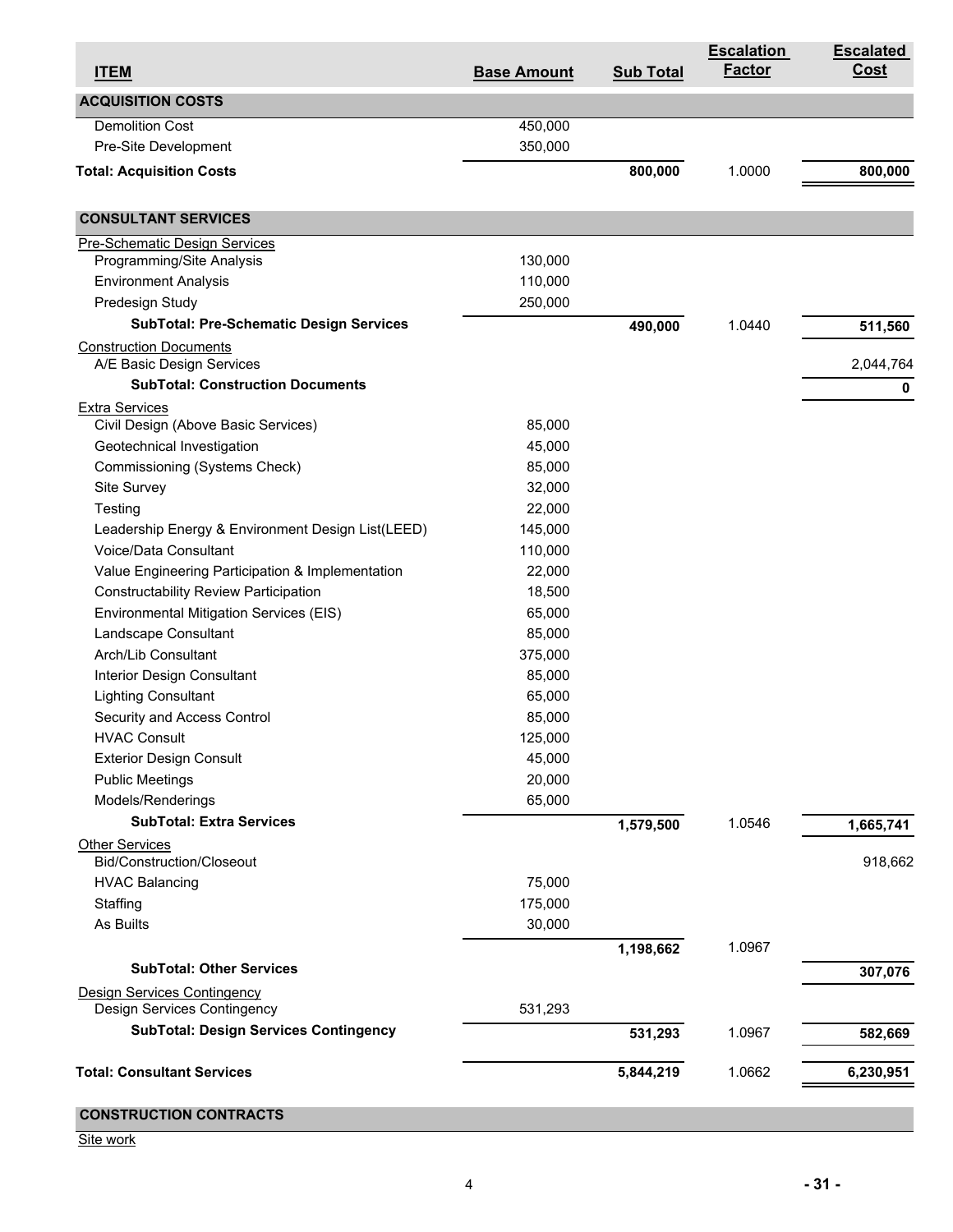| <b>ITEM</b>                                       | <b>Base Amount</b> | <b>Sub Total</b> | <b>Escalation</b><br><b>Factor</b> | <b>Escalated</b><br><u>Cost</u> |
|---------------------------------------------------|--------------------|------------------|------------------------------------|---------------------------------|
| <b>CONSTRUCTION CONTRACTS</b>                     |                    |                  |                                    |                                 |
| G10 - Site Preparation                            | 450,000            |                  |                                    |                                 |
| G20 - Site Improvements                           | 1,850,000          |                  |                                    |                                 |
| G30 - Site Mechanical Utilities                   | 750,000            |                  |                                    |                                 |
| G40 - Site Electrical Utilities                   | 625,000            |                  |                                    |                                 |
| <b>SubTotal: Site work</b>                        |                    | 3,675,000        | 1.0735                             | 3,945,113                       |
| <b>Related Project Costs</b>                      |                    |                  |                                    |                                 |
| Offsite Improvements                              | 350,000            |                  |                                    |                                 |
| <b>City Utilities Relocation</b>                  | 150,000            |                  |                                    |                                 |
| <b>Stormwater Retention/Detention</b>             | 350,000            |                  |                                    |                                 |
| <b>SubTotal: Related Project Costs</b>            |                    | 850,000          | 1.0735                             | 912,475                         |
| <b>Facility Construction</b>                      |                    |                  |                                    |                                 |
| A10 - Foundations                                 | 750,000            |                  |                                    |                                 |
| B10 - Superstructure                              | 3,500,000          |                  |                                    |                                 |
| <b>B20 - Exterior Closure</b>                     | 945,000            |                  |                                    |                                 |
| B30 - Roofing                                     | 740,000            |                  |                                    |                                 |
| C10 - Interior Construction                       | 2,850,000          |                  |                                    |                                 |
| C20 - Stairs                                      | 175,000            |                  |                                    |                                 |
| C30 - Interior Finishes                           | 1,750,000          |                  |                                    |                                 |
| D10 - Conveying                                   | 850,000            |                  |                                    |                                 |
| D20 - Plumbing Systems                            | 758,900            |                  |                                    |                                 |
| D30 - HVAC Systems                                | 5,555,000          |                  |                                    |                                 |
| D40 - Fire Protection Systems                     | 890,555            |                  |                                    |                                 |
| D50 - Electrical Systems                          | 2,500,000          |                  |                                    |                                 |
| F10 - Special Construction                        | 750,000            |                  |                                    |                                 |
| F20 - Selective Demolition                        | 450,000            |                  |                                    |                                 |
| <b>General Conditions</b>                         | 135,000            |                  |                                    |                                 |
| Other - Archive Vault                             | 450,000            |                  |                                    |                                 |
| <b>SubTotal: Facility Construction</b>            |                    |                  |                                    |                                 |
|                                                   |                    | 23,049,455       | 1.0967                             | 25,278,338                      |
| <b>Maximum Allowable Construction Cost (MACC)</b> |                    | 27,574,455       | 1.0900                             | 30,135,926                      |
| <b>Construction Contingencies</b>                 |                    |                  |                                    |                                 |
| Allowance for Change Orders                       | 2,757,446          |                  |                                    |                                 |
| <b>SubTotal: Construction Contingencies</b>       |                    | 2,757,446        | 1.0967                             | 3,024,091                       |
| <b>Sales Tax</b>                                  |                    | 2,638,876        | 1.0932                             | 2,884,921                       |
|                                                   |                    |                  |                                    |                                 |
| <b>Total: Construction Contracts</b>              |                    | 32,970,777       | 1.0932                             | 36,044,937                      |
| <b>EQUIPMENT</b>                                  |                    |                  |                                    |                                 |
| E10 - Equipment                                   | 8,500,000          |                  |                                    |                                 |
| E20 - Furnishings                                 | 845,000            |                  |                                    |                                 |
| SubTotal:                                         |                    | 9,345,000        | 1.0967                             | 10,248,662                      |
| <b>Sales Tax</b>                                  |                    | 813,015          | 1.0967                             | 891,634                         |
| <b>Total: Equipment</b>                           |                    | 10,158,015       | 1.0967                             | 11,140,296                      |
|                                                   |                    |                  |                                    |                                 |
| <b>ART WORK</b>                                   |                    |                  |                                    |                                 |
| Other - Historical Items                          | 75,000             |                  |                                    |                                 |

5